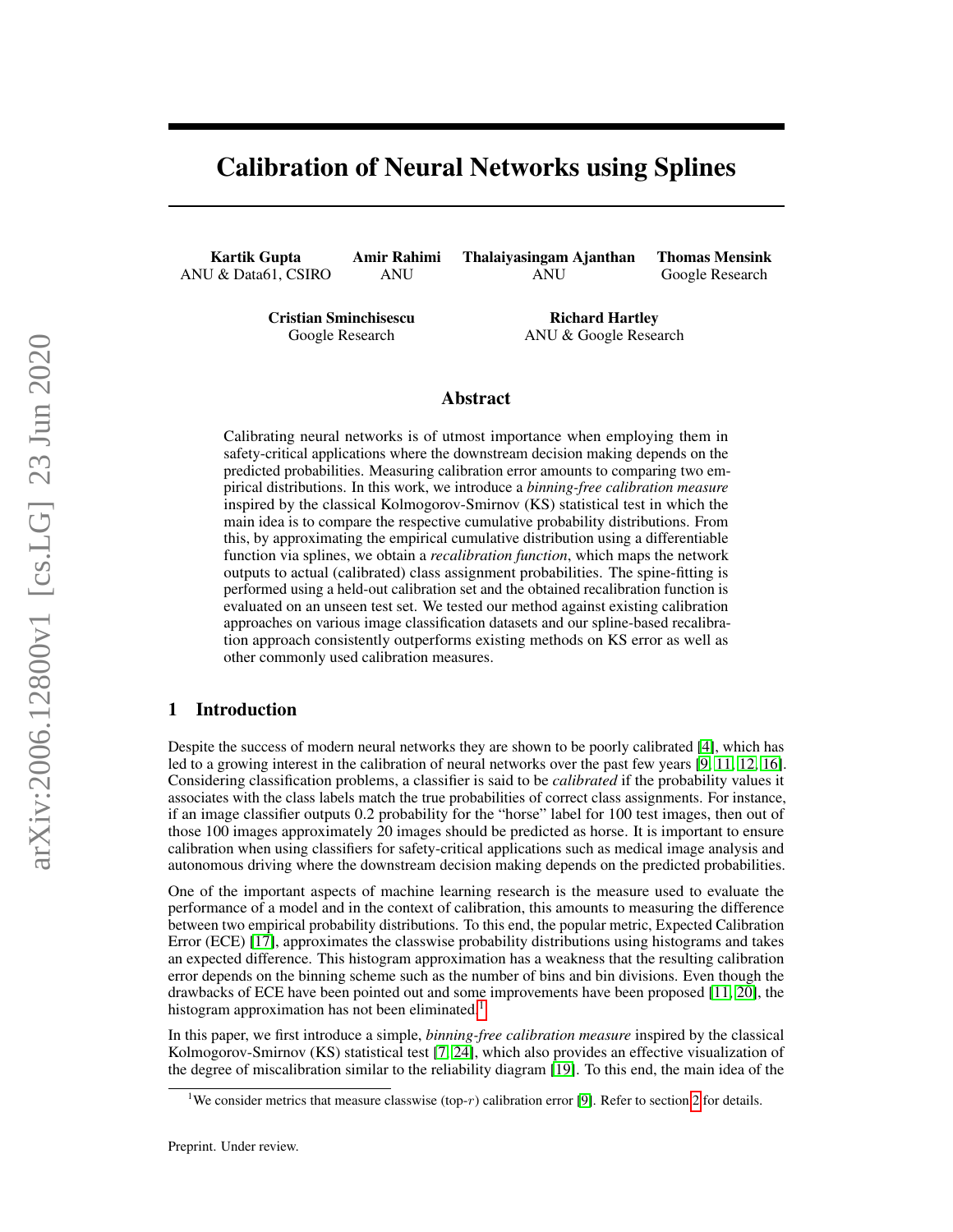KS-test is to compare the respective classwise cumulative (empirical) distributions. Furthermore, by approximating the empirical cumulative distribution using a differentiable function via splines [\[14\]](#page-16-5), we obtain an *analytical recalibration function* which maps the given network outputs to the actual class assignment probabilities. Such a direct mapping was previously unavailable and the problem has been approached indirectly via learning, for example, by optimizing the (modified) cross-entropy loss [\[4,](#page-15-0) [15,](#page-16-6) [16\]](#page-16-0). Similar to the existing methods [\[4,](#page-15-0) [9\]](#page-15-1) the spline-fitting is performed using a held-out calibration set and the obtained recalibration function is evaluated on an unseen test set.

We evaluated our method against existing calibration approaches on various image classification datasets and our spline-based recalibration approach consistently outperforms existing methods on KS error, ECE as well as other commonly used calibration measures. Our approach to calibration does not update the model parameters, which allows it to be applied on any trained network and it retains the original classification accuracy in all the tested cases.

#### <span id="page-1-0"></span>2 Notation and Preliminaries

We abstract the network as a function  $f_{\theta}: \mathcal{D} \to [0,1]^K$ , where  $\mathcal{D} \subset \mathbb{R}^d$ , and write  $f_{\theta}(\mathbf{x}) = \mathbf{z}$ . Here, x may be an image, or other input datum, and z is a vector, sometimes known as the vector of *logits*. In this paper, the parameters  $\theta$  will not be relevant, and we write simply f to represent the network function. Moreover, a function of this type will be referred to as a *classifier*, which may be of some other kind than a neural network.

In a classification problem,  $K$  is the number of classes to be distinguished, and we call the value  $z_k$  (the k-th component of vector z) the *score* for the class k. If the final layer of a network is a *softmax* layer, then the values  $z_k$  satisfy  $\sum_{k=1}^{K} z_k = 1$ , and  $z_k \ge 0$ . Hence, the  $z_k$  are pseudoprobabilities, though they do not necessarily have anything to do with real probabilities of correct class assignments. Typically, the value  $y^* = \arg \max_k z_k$  is taken as the *(top-1)* prediction of the network, and the corresponding score,  $\max_k z_k$  is called the *confidence* of the prediction. However, the term confidence does not have any mathematical meaning in this context and we deprecate its use.

We assume we are given a set of training data  $(\mathbf{x}_i, y_i)_{i=1}^n$ , where  $\mathbf{x}_i \in \mathcal{D}$  is an input data element, which for simplicity we call an image, and  $y_i \in \mathcal{K} = \{1, \ldots, K\}$  is the so-called ground-truth label. Our method also uses two other sets of data, called *calibration data* and *test data*.

It would be desirable if the numbers  $z_k$  output by a network represented true probabilities. For this to make sense, we posit the existence of joint random variables  $(X, Y)$ , where X takes values in a domain  $\mathcal{D} \subset \mathbb{R}^d$ , and Y takes values in K. Further, let  $Z = f(X)$ , another random variable, and  $Z_k = f_k(X)$  be its k-th component. Note that in this formulation X and Y are joint random variables, and the probability  $P(Y | X)$  is *not* assumed to be 1 for single class, and 0 for the others.

A network is said to be *calibrated* if for every class k,

$$
P(Y = k | Z = \mathbf{z}) = z_k.
$$
\n<sup>(1)</sup>

This can be written briefly as  $P(k | f(\mathbf{x})) = f_k(\mathbf{x}) = z_k$ . Thus, if the network takes input x and outputs  $z = f(x)$ , then  $z_k$  represents the probability (given  $f(x)$ ) that image x belongs to class k.

The probability  $P(k | z)$  is difficult to evaluate, even empirically, and most metrics (such as ECE) use or measure a different notion called *classwise calibration* [\[9,](#page-15-1) [30\]](#page-16-7), defined as,

<span id="page-1-1"></span>
$$
P(Y = k \mid Z_k = z_k) = z_k. \tag{2}
$$

This paper uses this definition [\(2\)](#page-1-1) of calibration in the proposed KS metric.

Calibration and accuracy of a network are different concepts. For instance, one may consider a classifier that simply outputs the class probabilities for the data, ignoring the input x. Thus, if  $f_k(\mathbf{x}) = z_k = P(Y = k)$ , this classifier f is calibrated but the accuracy is no better than the random predictor. Therefore, in calibration of a classifier, it is important that this is not done while sacrificing classification (for instance top-1) accuracy.

**The top-r prediction.** The classifier f being calibrated means that  $f_k(\mathbf{x})$  is calibrated for each class k, not only for the top class. This means that scores  $z_k$  for all classes k give a meaningful estimate of the probability of the sample belonging to class  $k$ . This is particularly important in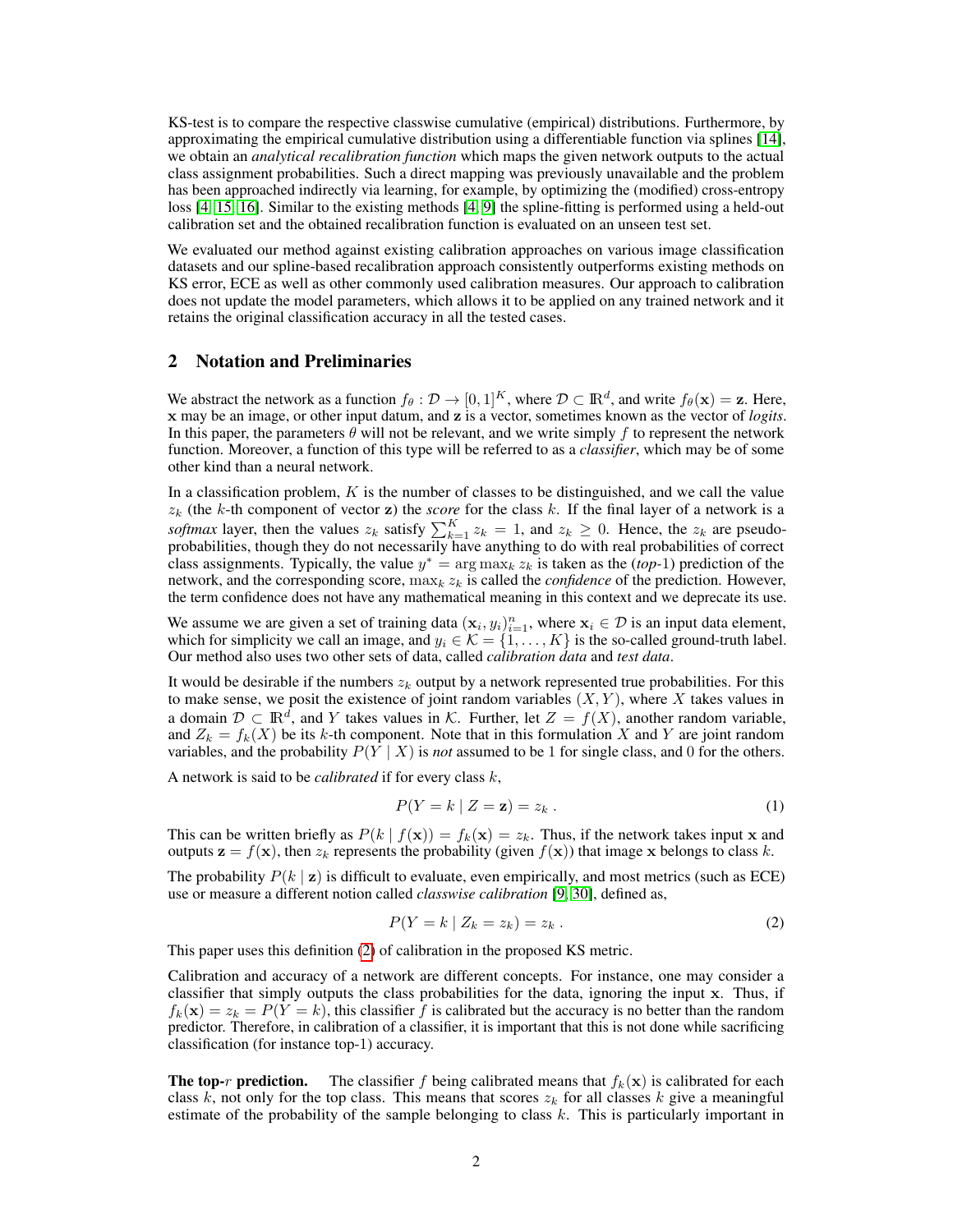medical diagnosis where one may wish to have a reliable estimate of the probability of certain unlikely yet possible diagnoses.

Frequently, however, one is most interested in the probability of the top scoring class, the top-1 prediction, or in general the top-r prediction. Suppose a classifier f is given with values in  $[0, 1]^K$  and let y be the ground truth label. Let us use  $f^{(-r)}$  to denote the r-th top score (so  $f^{(-1)}$  would denote the top score; the notation follows python semantics in which  $A[-1]$  represents the last element in array A). Similarly we define  $max^{(-r)}$  for the r-th largest value. Let  $f^{(-r)} : \mathcal{D} \to [0,1]$  be defined as

$$
f^{(-r)}(\mathbf{x}) = \max_{k}^{(-r)} f_k(\mathbf{x}), \quad \text{and} \quad y^{(-r)} = \begin{cases} 1 & \text{if } y = \arg \max_{k}^{(-r)} f_k(\mathbf{x}) \\ 0 & \text{otherwise} \end{cases} \tag{3}
$$

In words,  $y^{(-r)}$  is 1 if the r-th top predicted class is the correct (ground-truth) choice. The network is calibrated for the top-r predictor if for all scores  $\sigma$ ,

$$
P(y^{(-r)} = 1 | f^{(-r)}(\mathbf{x}) = \sigma) = \sigma.
$$
 (4)

In words, the conditional probability that the top-r-th choice of the network is the correct choice, is equal to the r-th top score.

Similarly, one may consider probabilities that a datum belongs to one of the top-r scoring classes. The classifier is calibrated for being within-the-top- $r$  classes if

$$
P\left(\sum_{s=1}^{r} y^{(-s)} = 1 \mid \sum_{s=1}^{r} f^{(-s)}(\mathbf{x}) = \sigma\right) = \sigma.
$$
 (5)

Here, the sum on the left is 1 if the ground-truth label is among the top  $r$  choices, 0 otherwise, and the sum on the right is the sum of the top  $r$  scores.

#### 3 Kolmogorov-Smirnov Calibration Error

We now consider a way to measure if a classifier is classwise calibrated, including top- $r$  and within-top-r calibration. This test is closely related to the Kolmogorov-Smirnov test [\[7,](#page-15-4) [24\]](#page-16-3) for the equality of two probability distributions. This may be applied when the probability distributions are represented by samples.

We start with the definition of classwise calibration:

$$
P(Y = k | f_k(X) = z_k) = z_k.
$$
  
\n
$$
P(Y = k, f_k(X) = z_k) = z_k P(f_k(X) = z_k),
$$
 Bayes' rule. (6)

This may be written more simply but with a less precise notation as

$$
P(z_k, k) = z_k P(z_k).
$$

Motivation of the KS test. One is motivated to test the equality (or difference between) two distributions, defined on the interval  $[0, 1]$ . However, instead of having a functional form of these distributions, one has only samples from them. Given samples  $(x_i, y_i)$ , it is not straight-forward to estimate  $P(z_k)$  or  $P(z_k | k)$ , since a given value  $z_k$  is likely to occur only once, or not at all, since the sample set is finite. One possibility is to use histograms of these distributions. However, this requires selection of the bin size, and the division between bins, and the result depends on these parameters. For this reason, we abjure this solution.

The approach suggested by the Kolmogorov-Smirnov test is to compare the cumulative distributions. Thus, with  $k$  given, one tests the equality

$$
\int_0^\sigma P(z_k, k) dz_k = \int_0^\sigma z_k P(z_k) dz_k . \tag{7}
$$

Writing  $\phi_1(\sigma)$  and  $\phi_2(\sigma)$  to be the two sides of this equation, then the KS-distance between these two distributions is  $\max_{\sigma} |\phi_1(\sigma) - \phi_2(\sigma)|$ .

The fact that simply the maximum is used here may suggest a lack of robustness, but this is a maximum difference between two integrals, so it reflects an accumulated difference between the two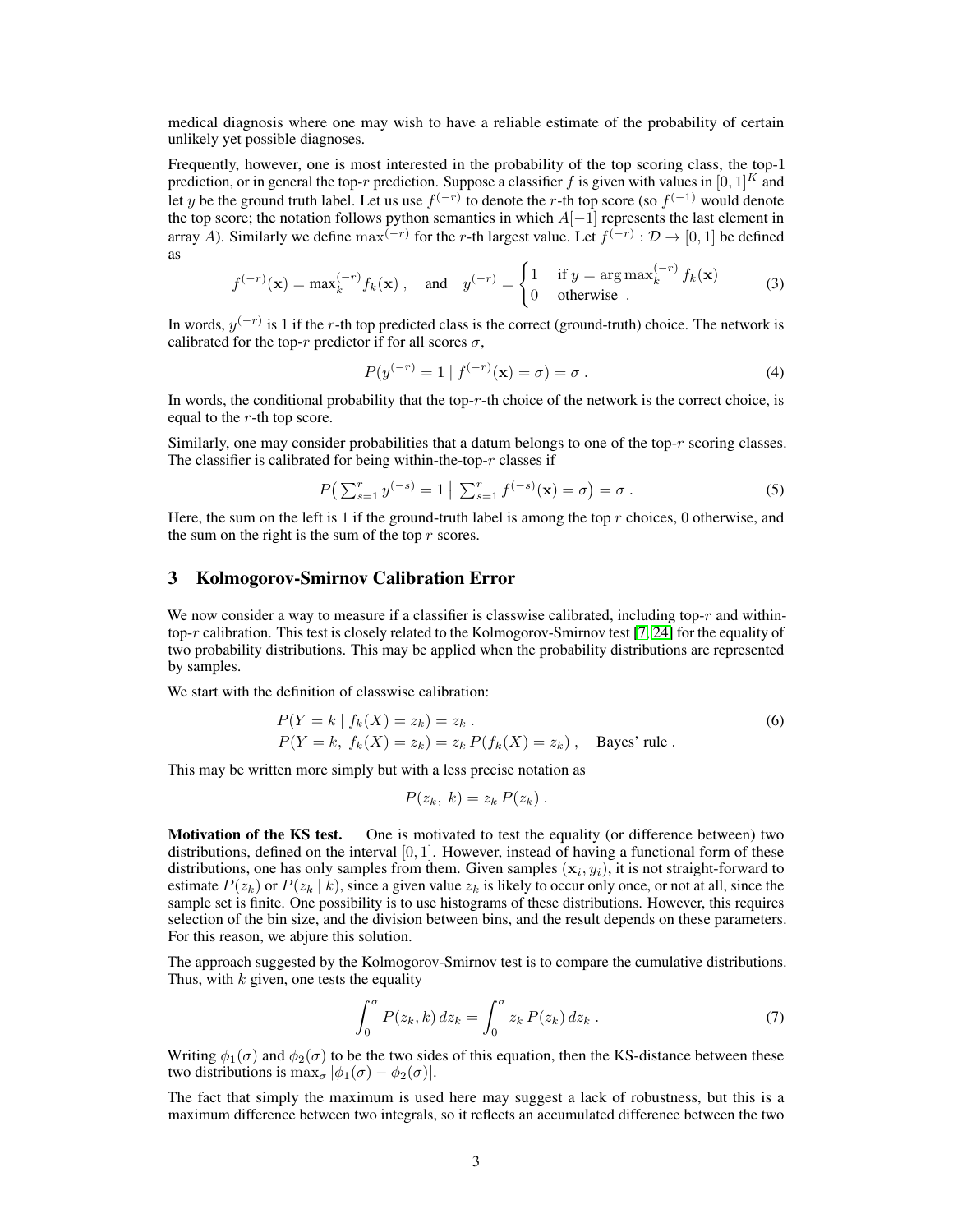distributions. In fact, if  $z_k$  consistently over or under-estimates  $P(k | z_k)$  (which is usually the case, at least for top-1 classification), then  $P(k | z_k) - z_k$  has constant sign for all values of  $z_k$ .

It follows that  $P(z_k, k) - z_k P(z_k)$  has constant sign and so the maximum value in the KS-distance is achieved when  $\sigma = 1$ . In this case,

$$
\text{KS} = \int_0^1 \left| P(z_k, k) - z_k P(z_k) \right| dz_k = \int_0^1 \left| P(k \mid z_k) - z_k \right| P(z_k) dz_k , \tag{8}
$$

which is the expected difference between  $z_k$  and  $P(k | z_k)$ . This can be equivalently referred to as the *expected calibration error* for the class k.

Sampled distributions.  $(y_i)_{i=1}^N$ , and a fixed k, one can estimate these cumulative distributions by

$$
\int_0^{\sigma} P(z_k, k) dz_k \approx \frac{1}{N} \sum_{i=1}^{N} \mathbf{1}(f_k(\mathbf{x}_i) \leq \sigma) \times \mathbf{1}(y_i = k) , \qquad (9)
$$

where  $1 : \mathcal{B} \to \{0, 1\}$  is the function that returns 1 if the Boolean expression is true and otherwise 0. Thus, the sum is simply a count of the number of samples for which  $y_i = k$  and  $f_k(\mathbf{x}_i) \leq \sigma$ , and so the integral represents the proportion of the data satisfying this condition. Similarly,

$$
\int_0^{\sigma} z_k P(z_k) dz_k \approx \frac{1}{N} \sum_{i=1}^N \mathbf{1}(f_k(\mathbf{x}_i) \le \sigma) f_k(\mathbf{x}_i).
$$
 (10)

These sums can be computed quickly by sorting the data according to the values  $f_k(\mathbf{x}_i)$ , then defining two sequences as follows.

$$
\tilde{h}_0 = h_0 = 0 ,\n\tilde{h}_i = \tilde{h}_{i-1} + \mathbf{1}(y_i = k) / N ,\nh_i = h_{i-1} + f_k(\mathbf{x}_i) / N .
$$
\n(11)

The two sequences should be the same, and the metric

<span id="page-3-0"></span>
$$
KS(f_k) = \max_i |h_i - \tilde{h}_i|,
$$
\n(12)

gives a numerical estimate of the similarity, and hence a measure of the degree of calibration of  $f_k$ . This is essentially a version of the Kolmogorov-Smirnov test for equality of two distributions.

**Remark.** All this discussion holds also when  $k < 0$ , for top-r and within-top-r predictions as discussed in section [2.](#page-1-0) In [\(11\)](#page-3-0), for instance,  $f_{-1}(\mathbf{x}_i)$  means the top score,  $f_{-1}(\mathbf{x}_i) = \max_k (f_k(\mathbf{x}_i))$ , or more generally,  $f_{-r}(\mathbf{x}_i)$  means the r-th top score. Similarly, the expression  $y_i = -r$  means that  $y_i$  is the class that has the r-th top score.

## <span id="page-3-2"></span>4 Recalibration using Splines

The function  $h_i$  defined in [\(11\)](#page-3-0) computes an empirical approximation

$$
h_i \approx P(Y = k, f_k(X) \le f_k(\mathbf{x}_i)) \,. \tag{13}
$$

For convenience, the value of  $f_k$  will be referred to as the *score*. We now define a continuous function  $h(t)$  for  $t \in [0, 1]$  by

<span id="page-3-1"></span>
$$
h(t) = P(Y = k, f_k(X) \le s(t)),
$$
\n(14)

where  $s(t)$  is the t-th fractile score, namely the value that a proportion t of the scores  $f_k(X)$  lie below. For instance  $s(0.5)$  is the median score. So,  $h_i$  is an empirical approximation to  $h(t)$  where  $t = i/N$ . We now provide the basic observation that allows us to compute probabilities given the scores.

<span id="page-3-3"></span>**Proposition 4.1.** *If*  $h(t) = P(Y = k, f_k(X) \leq s(t))$  *as in* [\(14\)](#page-3-1) where  $s(t)$  *is the t-th fractile score, then*  $h'(t) = P(Y = k | f_k(X) = s(t))$ , where  $h'(t) = dh/dt$ .

*Proof.* The proof relies on the equality  $P(f_k(X) \leq s(t)) = t$ . In words, since  $s(t)$  is the value that a fraction t of the scores are less than or equal, the probability that a score is less than or equal to  $s(t)$ , is (obviously) equal to  $t$ . See the supplementary material for a detailed proof.

Notice  $h'(t)$  allows a direct conversion from score to probability. Therefore, our idea is to approximate  $h_i$  using a differentiable function and take the derivative which would be our recalibration function.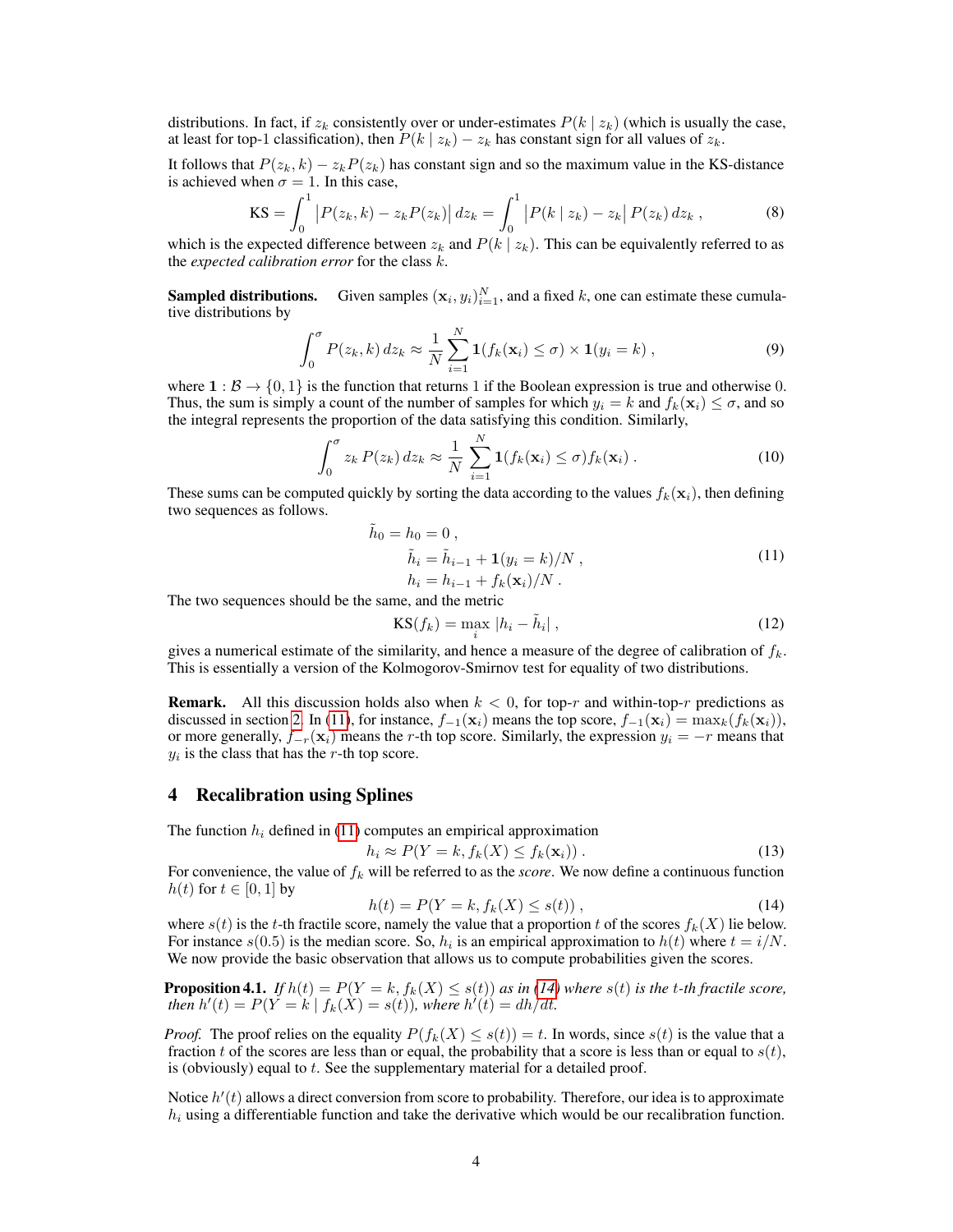

<span id="page-4-0"></span>Figure 1: *Calibration graphs for an uncalibrated DenseNet-40 [\[6\]](#page-15-5) trained on CIFAR-10 for top-1 class with a KS error of* 5.5*%, and top-*1 *accuracy of* 92.4*% on the test set. Here (a) shows the plot of cumulative score and probability versus the fractile of the test set, (b) shows the same information with the horizontal axis warped so that the cumulative-score graph is a straight line. This is created as scatter plots of cumulative (score, score): blue and (score, probability): orange. If the network is perfectly calibrated, the probability line will be a straight line coincident with the (score, score) line. This shows that the network is substantially overestimating (score) the probability of the computation. (c) and (d) show plots of (non-cumulative) score and probability plotted against fractile, or score. How these plots are produced is described in section [4.](#page-3-2)*

### 4.1 Spline fitting

The function  $h_i$  (shown in fig [1a](#page-4-0)) is obtained through sampling only. Nevertheless, the sampled graph is smooth and increasing. There are various ways to fit a smooth curve to it, so as to take derivatives. We choose to fit the sampled points  $h_i$  to a cubic spline and take its derivative.

Given sample points  $(u_i, v_i)_{i=1}^N$  in  $\mathbb{R} \times \mathbb{R}$ , easily available references show how to fit a smooth spline curve that passes directly through the points  $(u_i, v_i)$ . A very clear description is given in [\[14\]](#page-16-5), for the case where the points  $u_i$  are equally spaced. We wish, however, to fit a spline curve with a small number of knot points to do a least-squares fit to the points. For convenience, this is briefly described here.

A cubic spline  $v(u)$  is defined by its values at certain knot points  $(\hat{u}_k, \hat{v}_k)_{k=1}^K$ . In fact, the value of the curve at any point u can be written as a linear function  $v(u) = \sum_{k=1}^{K} a_k(u)\hat{v}_k = \mathbf{a}^\top(u)\hat{\mathbf{v}}$ , where the coefficients  $a_k$  depend on  $u^2$  $u^2$ . Therefore, given a set of further points  $(u_i, v_i)_{i=1}^N$ , which may be different from the knot points, and typically more in number, least-squares spline fitting of the points  $(u_i, v_i)$  can be written as a least-squares problem  $\min_{\hat{v}} ||A(u)\hat{v} - v||^2$ , which is solved by standard linear least-squares techniques. Here, the matrix A has dimension  $\ddot{N} \times K$  with  $N > K$ . Once  $\hat{v}$  is found, the value of the spline at any further points u is equal to  $v(u) = \mathbf{a}(u)^\top \hat{\mathbf{v}}$ , a linear combination of the knot-point values  $\hat{v}_k$ .

Since the function is piecewise cubic, with continuous second derivatives, the first derivative of the spline is computed analytically. Furthermore, the derivative  $v'(u)$  can also be written as a linear combination  $v'(u) = \mathbf{a}'(u)^\top \hat{\mathbf{v}}$ , where the coefficients  $\mathbf{a}'(u)$  can be written explicitly.

Our goal is to fit a spline to a set of data points  $(u_i, v_i) = (i/N, h_i)$  defined in [\(11\)](#page-3-0), in other words, the values  $h_i$  plotted against fractile score. Then according to Proposition [4.1,](#page-3-3) the derivative of the spline is equal to  $P(k | f_k(X) = s(t))$ . This allows a direct computation of the conditional probability that the sample belongs to class  $k$ .

Since the derivative of  $h_i$  is a probability one might constrain the derivative to be in the range  $[0, 1]$ while fitting splines. This can be easily incorporated because the derivative of the spline is a linear expression in  $\hat{v}_i$ . The spline fitting problem thereby becomes a linearly-constrained quadratic program (QP). However, although we tested this, in all the reported experiments, a simple least-squares solver is used without the constraints.

<span id="page-4-1"></span><sup>&</sup>lt;sup>2</sup> Here and elsewhere, notation such as v and a denotes the vector of values  $v_i$  or  $a_k$ , as appropriate.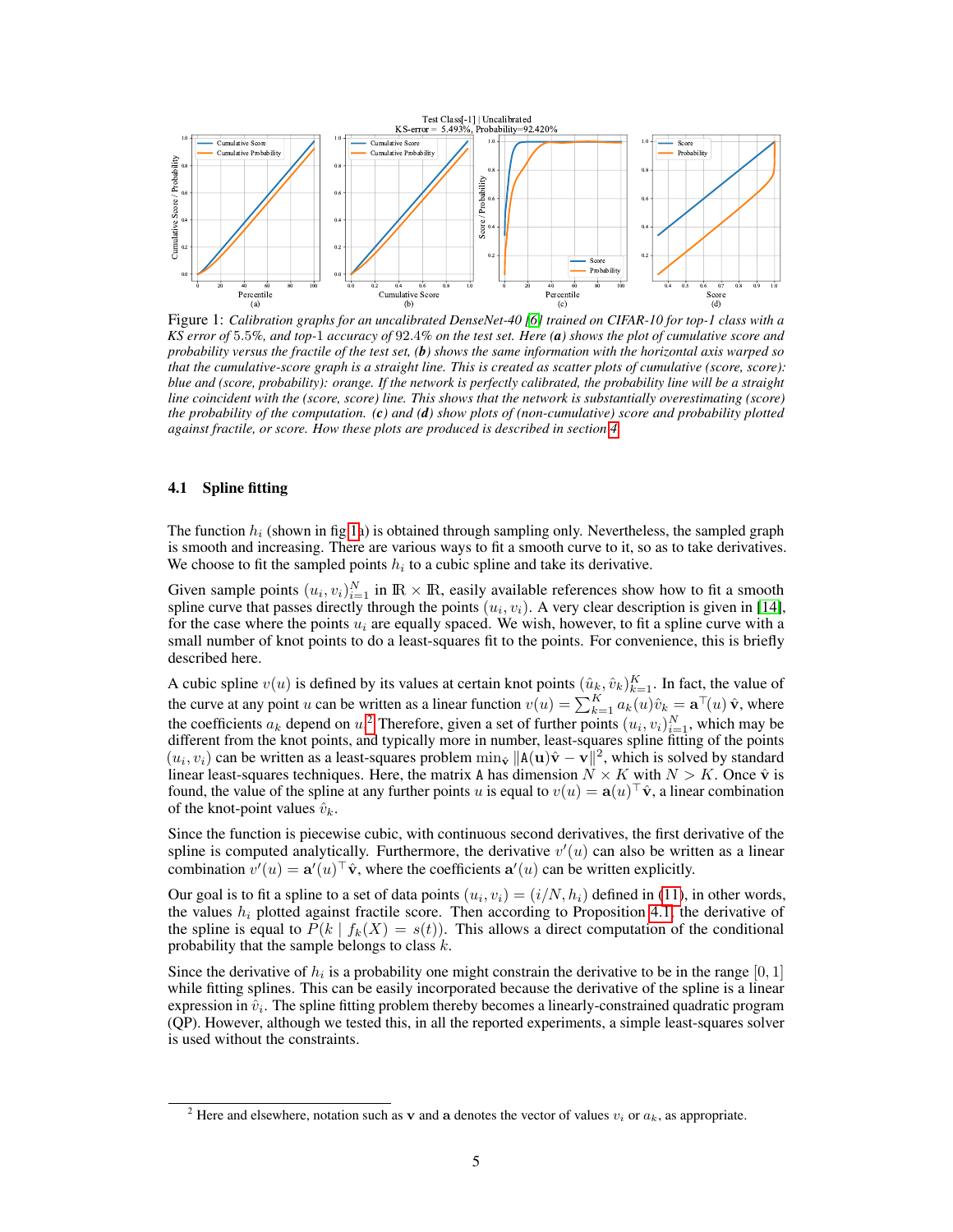

<span id="page-5-1"></span>Figure 2: *The result of the spline calibration method, on the example given in fig [1](#page-4-0) for top-*1 *calibration. A recalibration function*  $\gamma : \mathbb{R} \to \mathbb{R}$  *is used to adjust the scores, replacing*  $f_k(\mathbf{x})$  *with*  $\gamma(f_k(\mathbf{x}))$  *(see section [4.2\)](#page-5-0). As is seen, the network is now almost perfectly calibrated when tested on the "calibration" set (top row) used to calibrate it. In bottom row, the recalibration function is tested on a further set "test". It is seen that the result is not perfect, but much better than the original results in fig [1d](#page-4-0). It is also notable that the improvement in calibration is achieved without any loss of accuracy.*

## <span id="page-5-0"></span>4.2 Recalibration

We suppose that the classifier  $f = f_\theta$  is fixed, through training on the training set. Typically, if the classifier is tested on the training set, it is very close to being calibrated. However, if a classifier  $f$  is then tested on a different set of data, it may be substantially mis-calibrated. See fig [1.](#page-4-0)

Our method of calibration is to find a further mapping  $\gamma : [0, 1] \to [0, 1]$ , such that  $\gamma \circ f_k$  is calibrated. This is easily obtained from the direct mapping from score  $f_k(\mathbf{x})$  to  $P(k | f_k(\mathbf{x}))$  (refer to fig [1d](#page-4-0)). In equations,  $\gamma(\sigma) = h'(s^{-1}(\sigma))$ . The function h' is known analytically, from fitting a spline to  $h(t)$ and taking its derivative. The function  $s^{-1}$  is a mapping from the given score  $\sigma$  to its fractile  $s^{-1}(\sigma)$ . Note that, a held out calibration set is used to fit the splines and the obtained recalibration function  $\gamma$ is evaluated on an unseen test set.

To this end, given a sample x from the test set with  $f_k(\mathbf{x}) = \sigma$ , one can compute  $h'(s^{-1}(\sigma))$  directly in one step by interpolating its value between the values of  $h'(f_k(\mathbf{x}_i))$  and  $h'(f_k(\mathbf{x}_{i+1}))$  where  $\mathbf{x}_i$ and  $x_{i+1}$  are two samples from the calibration set, with closest scores on either side of  $\sigma$ . Assuming the samples in the calibration set are ordered, the samples  $x_i$  and  $x_{i+1}$  can be quickly located using binary search. Given a reasonable number of samples in the calibration set, (usually in the order of thousands), this can be very accurate. In our experiments, improvement in calibration is observed in the test set with no difference to the accuracy of the network (refer to fig [2d](#page-5-1)). Our code will be published to ensure reproducibility.

## 5 Related Work

**Modern calibration methods.** In recent years, neural networks are shown to overfit to the Negative Log-Likelihood (NLL) loss and in turn produce overconfident predictions which is cited as the main reason for miscalibration [\[4\]](#page-15-0). To this end, modern calibration methods can be broadly categorized into 1) methods that adapt the training procedure of the classifier, and 2) methods that learn a recalibration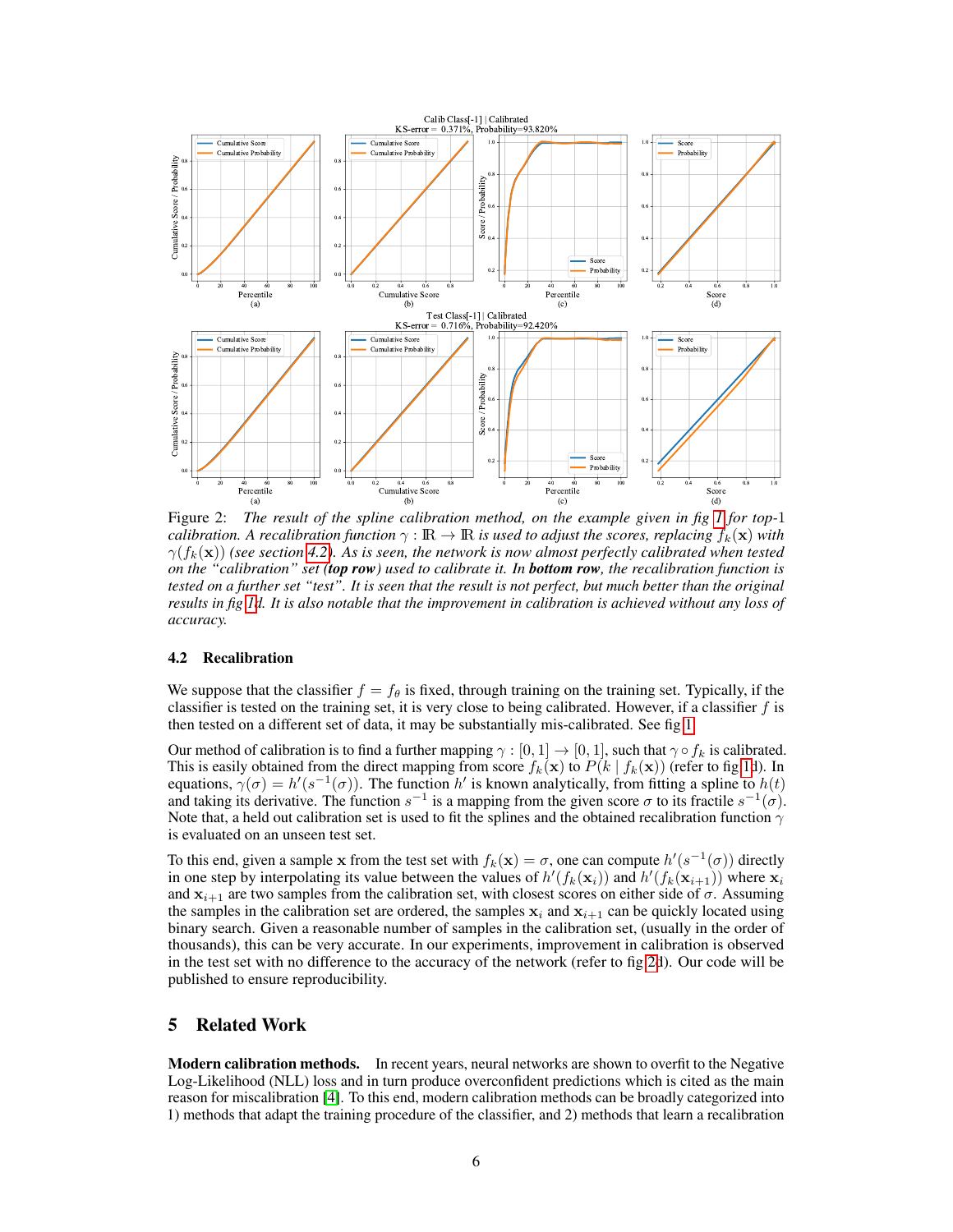| <b>Dataset</b> | Model           | Uncalibrated | Temp. Scaling | Vector Scaling | <b>MS-ODIR</b> | Dir-ODIR | <b>Ours</b> (Spline) |
|----------------|-----------------|--------------|---------------|----------------|----------------|----------|----------------------|
| $CIFAR-10$     | $Resnet-110$    | 4.750        | 0.916         | 0.996          | 0.977          | 1.060    | 0.643                |
|                | $Resnet-110-SD$ | 4.102        | 0.362         | 0.430          | 0.358          | 0.389    | 0.269                |
|                | DenseNet-40     | 5.493        | 0.900         | 0.890          | 0.897          | 1.057    | 0.773                |
|                | Wide Resnet-32  | 4.475        | 0.296         | 0.267          | 0.305          | 0.291    | 0.367                |
|                | Lenet-5         | 5.038        | 0.799         | 0.839          | 0.646          | 0.854    | 0.348                |
|                | Resnet-110      | 18.481       | 1.489         | 1.827          | 2.845          | 2.575    | 0.575                |
|                | $Resnet-110-SD$ | 15.832       | 0.748         | 1.303          | 3.572          | 1.645    | 1.028                |
| $CIFAR-100$    | DenseNet-40     | 21.156       | 0.304         | 0.483          | 2.350          | 0.618    | 0.454                |
|                | Wide Resnet-32  | 18.784       | 1.130         | 1.642          | 2.524          | 1.788    | 0.930                |
|                | Lenet-5         | 12.117       | 1.215         | 0.768          | 1.047          | 2.125    | 0.391                |
| ImageNet       | Densenet-161    | 5.721        | 0.744         | 2.014          | 4.723          | 3.103    | 0.406                |
|                | Resnet-152      | 6.544        | 0.791         | 1.985          | 5.805          | 3.528    | 0.441                |
| <b>SVHN</b>    | $Resnet-152-SD$ | 0.852        | 0.552         | 0.570          | 0.573          | 0.607    | 0.556                |

<span id="page-6-1"></span>Table 1: *KS Error (in %) for top-1 prediction (with lowest in bold and second lowest underlined) on various image classification datasets and models with different calibration methods. Note, our method consistently reduces calibration error to* < *1% in almost all experiments, outperforming state-of-the-art methods.*

function post training. Among the former, the main idea is to increase the entropy of the classifier to avoid overconfident predictions, which is accomplished via modifying the training loss [\[12,](#page-15-3) [15,](#page-16-6) [23\]](#page-16-8), label smoothing [\[16,](#page-16-0) [21\]](#page-16-9), and data augmentation techniques [\[25,](#page-16-10) [28,](#page-16-11) [32\]](#page-17-0).

On the other hand, we are interested in calibrating an already trained classifier due to the simplistic nature that eliminates the need for training from scratch. In this regard, a popular approach is Platt scaling [\[22\]](#page-16-12) which transforms the outputs of a binary classifier into probabilities by fitting a scaled logistic function on a held out calibration set. Similar approaches on binary classifiers include Isotonic Regression [\[29\]](#page-16-13), histogram and Bayesian binning [\[17,](#page-16-1) [29\]](#page-16-13), and Beta calibration [\[10\]](#page-15-6), which are later extended to the multiclass setting [\[4,](#page-15-0) [9,](#page-15-1) [30\]](#page-16-7). Among these, the most popular method is temperature scaling [\[4\]](#page-15-0), which learns a single scalar on a held out set to calibrate the network predictions. Despite being simple and one of the early works, temperature scaling is the method to beat in calibrating modern networks. Our approach falls into this category, however, as opposed to minimizing a loss function, we obtain a recalibration function via spline-fitting, which directly maps the classifier outputs to the calibrated probabilities.

Calibration measures. Expected Calibration Error (ECE) [\[17\]](#page-16-1) is the most popular measure in the literature, however, it has a weaknesses that the resulting calibration error depends on the histogram binning scheme such as the bin endpoints and the number of bins. Even though, some improvements have been proposed [\[20,](#page-16-2) [26\]](#page-16-14), the binning scheme has not been eliminated and it is recently showed that any binning scheme leads to underestimated calibration errors [\[11,](#page-15-2) [27\]](#page-16-15). Note that, there are binning-free metrics exist such as Brier score [\[1\]](#page-15-7), NLL, and kernel based metrics for the multiclass setting [\[12,](#page-15-3) [27\]](#page-16-15). Nevertheless, Brier score and NLL measure a combination of calibration error and classification error (not just the calibration which is the focus). Whereas kernel based metrics, besides being computationally expensive, measure the calibration of the predicted probability vector rather than the classwise calibration error  $[9]$  (or top-r prediction) which is typically the quantity of interest. To this end, we introduce a binning-free calibration measure based on the classical KS-test, which has the same benefits of ECE and provides effective visualizations similar to reliability diagrams. Furthermore, KS-error can be shown to be a special case of kernel based measures [\[3\]](#page-15-8).

## 6 Experiments

Experimental setup. We evaluate our proposed calibration method on four different imageclassification datasets namely CIFAR-10/100 [\[8\]](#page-15-9), SVHN [\[18\]](#page-16-16) and ImageNet [\[2\]](#page-15-10) using LeNet [\[13\]](#page-16-17), ResNet [\[5\]](#page-15-11), ResNet with stochastic depth [\[6\]](#page-15-5), Wide ResNet [\[31\]](#page-16-18) and DenseNet [\[6\]](#page-15-5) network architectures against state-of-the-art methods that calibrate post training. We use the pretrained network logits<sup>[3](#page-6-0)</sup> for spline fitting where we choose validation set as the calibration set, similar to the standard practice. Our final results for calibration are then reported on test set of all datasets. Since, ImageNet

<span id="page-6-0"></span> $^3$ Pre-trained network logits are obtained from  $\texttt{https://github.com/markus93/NN\_calibration}.$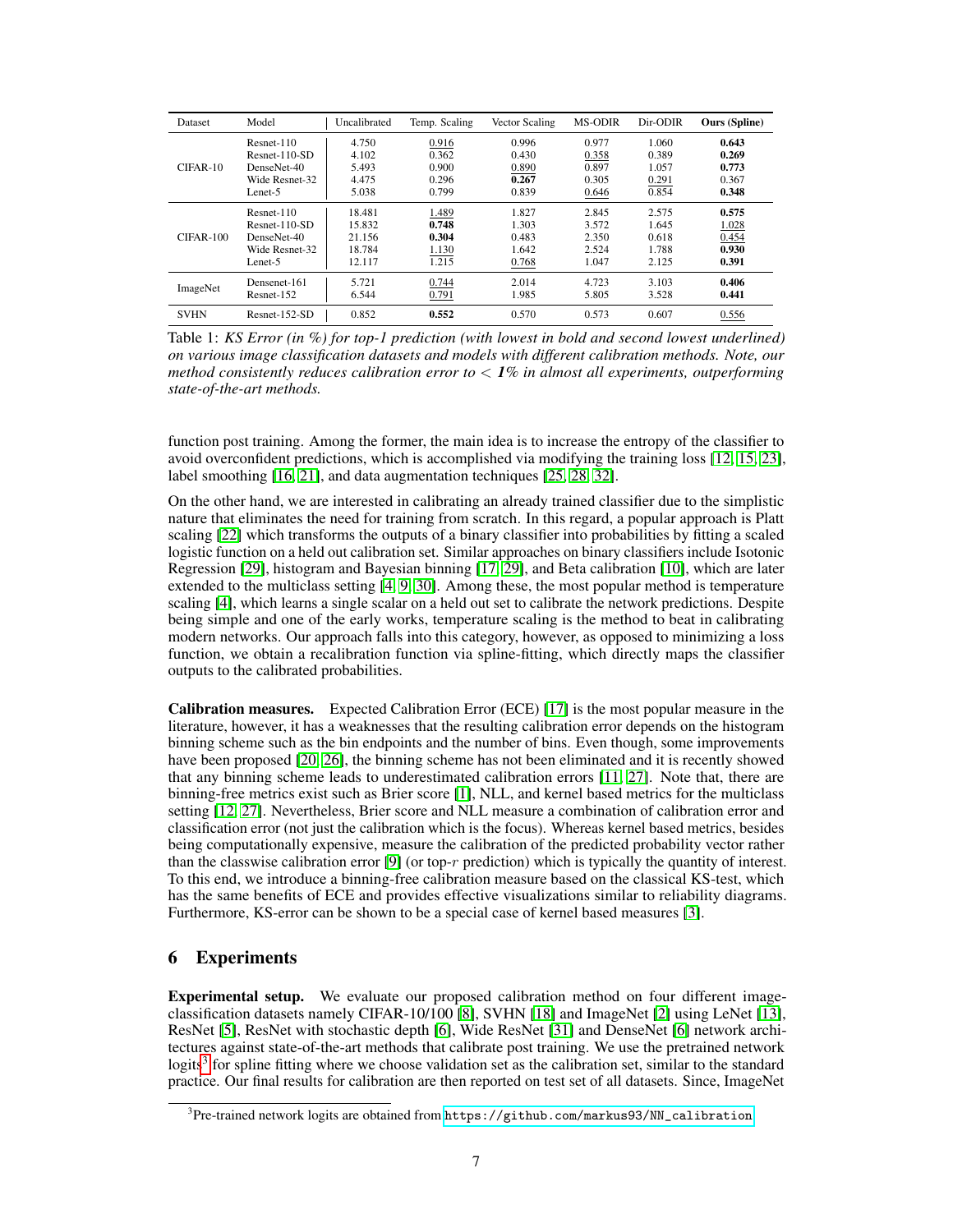| Dataset     | Model           | Uncalibrated | Temp. Scaling | Vector Scaling | <b>MS-ODIR</b> | Dir-ODIR | <b>Ours</b> (Spline) |
|-------------|-----------------|--------------|---------------|----------------|----------------|----------|----------------------|
| $CIFAR-10$  | $Resnet-110$    | 3.011        | 0.947         | 0.948          | 0.598          | 0.953    | 0.347                |
|             | $Resnet-110-SD$ | 2.716        | 0.478         | 0.486          | 0.401          | 0.500    | 0.310                |
|             | DenseNet-40     | 3.342        | 0.535         | 0.543          | 0.598          | 0.696    | 0.695                |
|             | Wide Resnet-32  | 2.669        | 0.426         | 0.369          | 0.412          | 0.382    | 0.364                |
|             | Lenet-5         | 1.708        | 0.367         | 0.279          | 0.409          | 0.426    | 0.837                |
|             | Resnet-110      | 4.731        | 1.401         | 1.436          | 0.961          | 1.269    | 0.371                |
|             | $Resnet-110-SD$ | 3.923        | 0.315         | 0.481          | 0.772          | 0.506    | 0.595                |
| $CIFAR-100$ | DenseNet-40     | 5.803        | 0.305         | 0.653          | 0.219          | 0.135    | 0.903                |
|             | Wide Resnet-32  | 5.349        | 0.790         | 1.095          | 0.646          | 0.845    | 0.372                |
|             | Lenet-5         | 2.615        | 0.571         | 0.439          | 0.324          | 0.799    | 0.587                |
| ImageNet    | Densenet-161    | 1.689        | 1.044         | 1.166          | 1.288          | 1.321    | 0.178                |
|             | Resnet-152      | 1.793        | 1.151         | 1.264          | 1.660          | 1.430    | 0.580                |
| <b>SVHN</b> | $Resnet-152-SD$ | 0.373        | 0.226         | 0.216          | 0.973          | 0.218    | 0.492                |

<span id="page-7-0"></span>Table 2: *KS Error (in %) for top-2 prediction (with lowest in bold and second lowest underlined) on various image classification datasets and models with different calibration methods. Again, our method consistently reduces calibration error to* < 1*% (less then* 0.7*%, except for one case), in all experiments, the only one of the methods to achieve this.*

does not comprise of the validation set, test set is divided into two halves: calibration set and test set. We use the natural cubic spline fitting method (that is, cubic splines with linear run-out) with 6 knots for all our experiments. Further experimental details are provided in the supplementary. For baseline methods namely: Temperature scaling, Vector scaling, Matrix scaling with ODIR (Off-diagonal and Intercept Regularisation) and Dirichlet calibration, we use the implementation of Kull *et al*. [\[9\]](#page-15-1).

Results. We provide comparisons of our method using proposed Kolmogorov-Smirnov Calibration Error for the top most prediction against state-of-the-art calibration methods namely temperature scaling [\[4\]](#page-15-0), vector scaling, MS-ODIR and Dirichlet Calibration (Dir-ODIR) [\[9\]](#page-15-1) in Table [1.](#page-6-1) Our method reduces calibration error to  $1\%$  in almost all experiments performed on different datasets without any loss in accuracy. It clearly reflects the efficacy of our method irrespective of the scale of the dataset as well as depth of the network architecture. It consistently performs better than recently introduced Dirichlet calibration and Matrix scaling with ODIR [\[9\]](#page-15-1) in all the experiments. The closest competitor to our method is temperature scaling, against which our method performs better in 9 out of 13 experiments. Note, in the cases where temperature scaling outperforms our method, the gap in KS error between the two methods is marginal  $(< 0.3\%)$  and our method is the second best. We provide comparisons using other calibration metrics in the supplementary.

From the practical point of view, it is also important for a network to be calibrated for top second/third predictions and so on, and not only for the top-1 prediction. We thus show comparisons for top-2 prediction KS error in Table [2.](#page-7-0) An observation similar to the one noted in Table [1](#page-6-1) can be made for the top-2 predictions as well. Our method achieves  $< 1\%$  calibration error in all the experiments. It consistently performs well especially for experiments performed on large scale ImageNet dataset where it sets new *state-of-the-art for calibration*. We would like to emphasize here, though for some cases Kull *et al*. [\[9\]](#page-15-1) and Vector Scaling perform better than our method in terms of top-2 KS calibration error, overall (considering both top-1 and top-2 predictions) our method performs better.

## 7 Conclusion

In this work, we have introduced a binning-free calibration metric based on the Kolmogorov-Smirnov test to measure classwise or (within)-top-r calibration errors. Our KS error eliminates the shortcomings of the popular ECE measure and its variants while accurately measuring the expected calibration error and provides effective visualizations similar to reliability diagrams. Furthermore, we introduced a simple and effective calibration method based on spline-fitting which does not involve any learning and yet consistently yields the lowest calibration error in majority of our experiments. We believe, the KS metric would be of wide-spread use to measure classwise calibration and our spline method would inspire learning-free approaches to neural network calibration.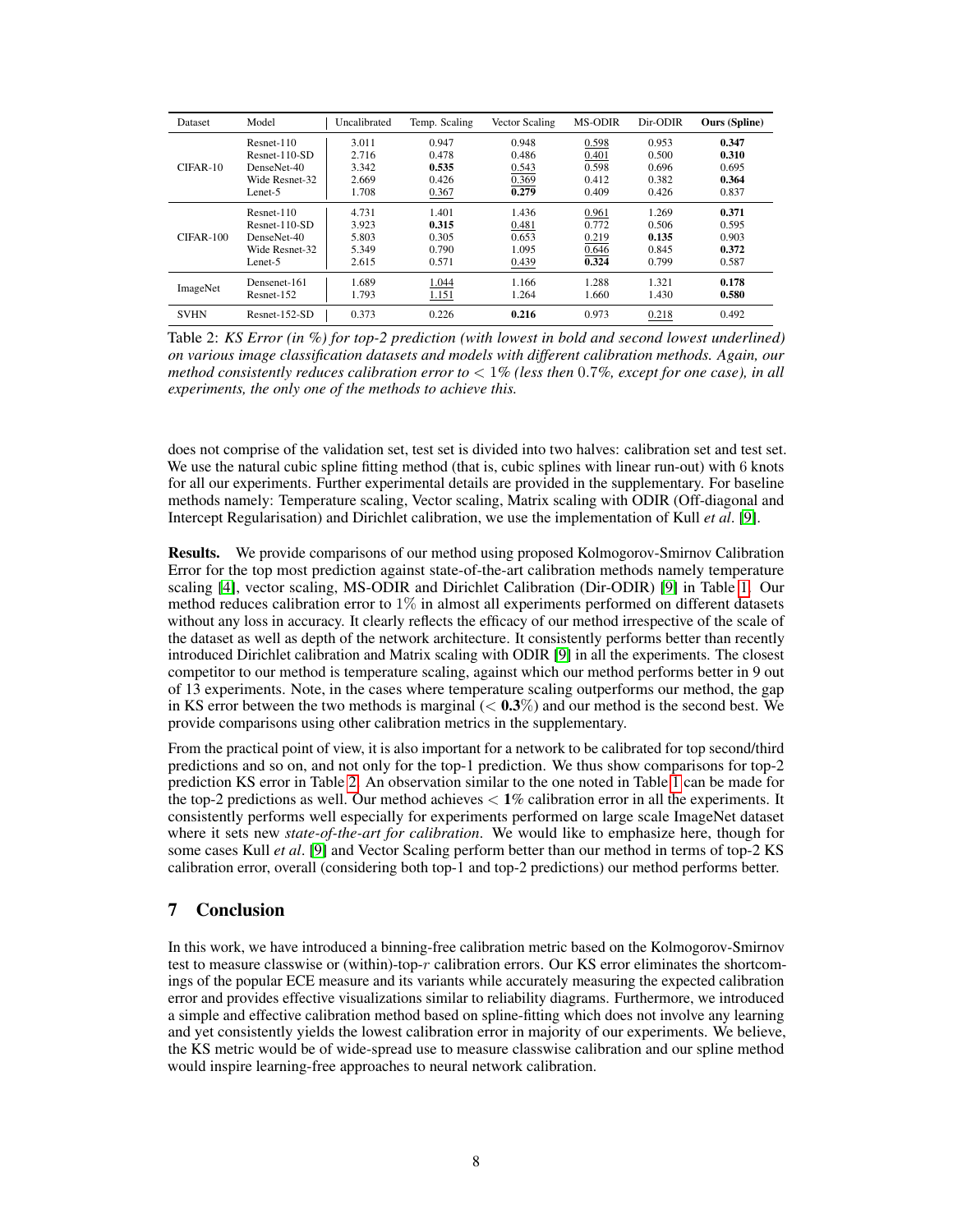# Appendices

Here, we first provide the proof of our main result, discuss more about top- $r$  calibration and splinefitting, and then turn to additional experiments.

## A Proof of Proposition 4.1

We first restate our proposition below.

**Proposition A.2.** *If*  $h(t) = P(Y = k, f_k(X) \leq s(t))$  *as in* (14) *of the main paper where*  $s(t)$  *is the* t-th fractile score. Then  $h'(t) = P(Y = k | f_k(X) = s(t))$ , where  $h'(t) = \frac{dh}{dt}$ .

*Proof.* Taking derivatives, we see (writing  $P(k)$  instead of  $P(Y = k)$ ):

$$
h'(t) = P(k, f_k(X) = s(t)) \cdot s'(t)
$$
  
=  $P(k | f_k(X) = s(t)) \cdot P(f_k(X) = s(t)) \cdot s'(t)$   
=  $P(k | f_k(X) = s(t)) \cdot \frac{d}{dt} (P(f_k(X) \le s(t)))$   
=  $P(k | f_k(X) = s(t)) \cdot \frac{d}{dt}(t)$   
=  $P(k | f_k(X) = s(t)) \cdot$  (15)

The proof relies on the equality  $P(f_k(X) \leq s(t)) = t$ . In words:  $s(t)$  is the value that a fraction t of the scores are less than or equal. This equality then says: the probability that a score is less than or equal to the value that a fraction  $t$  of the scores lie below, is (obviously) equal to  $t$ .

## B More on top- $r$  and within-top- $r$  Calibration

In the main paper, definitions of top-r and within-top-r calibration are given in equations (4) and (5). Here, a few more details are given of how to calibrate the classifier f for top-r and within-top-r calibration.

The method of calibration using splines described in this paper consists in fitting a spline to the cumulative accuracy, defined as  $h_i$  in equation (11) in the main paper. For top-r classification, the method is much the same as for the classification for class  $k$ . Equation (11) is replaced by sorting the data according to the  $r$ -th top score, then defining

$$
\tilde{h}_0 = h_0 = 0 ,
$$
\n
$$
\tilde{h}_i = \tilde{h}_{i-1} + \mathbf{1}(y^{(-r)} = 1) / N ,
$$
\n
$$
h_i = h_{i-1} + f^{(-r)}(\mathbf{x}_i) / N ,
$$
\n(16)

where  $y^{(-r)}$  and  $f^{(-r)}(\mathbf{x}_i)$  are defined in the main paper, equation (3). These sequences may then be used both as a metric for the correct top- $r$  calibration and for calibration using spline-fitting as described.

For within-top- $r$  calibration, one sorts the data according to the sum of the top  $r$  scores, namely  $\sum_{s=1}^{r} f^{(-s)}(\mathbf{x}_i)$ , then computes

$$
\tilde{h}_0 = h_0 = 0 ,
$$
\n
$$
\tilde{h}_i = \tilde{h}_{i-1} + 1 \left( \sum_{s=1}^r y^{(-s)} = 1 \right) / N ,
$$
\n
$$
h_i = h_{i-1} + \sum_{s=1}^r f^{(-s)}(\mathbf{x}_i) / N ,
$$
\n(17)

As before, this can be used as a metric, or as the starting point for within-top- $r$  calibration by our method. Examples of this type of calibration (graphs for uncalibrated networks in fig [7](#page-12-0) and fig [9\)](#page-13-0)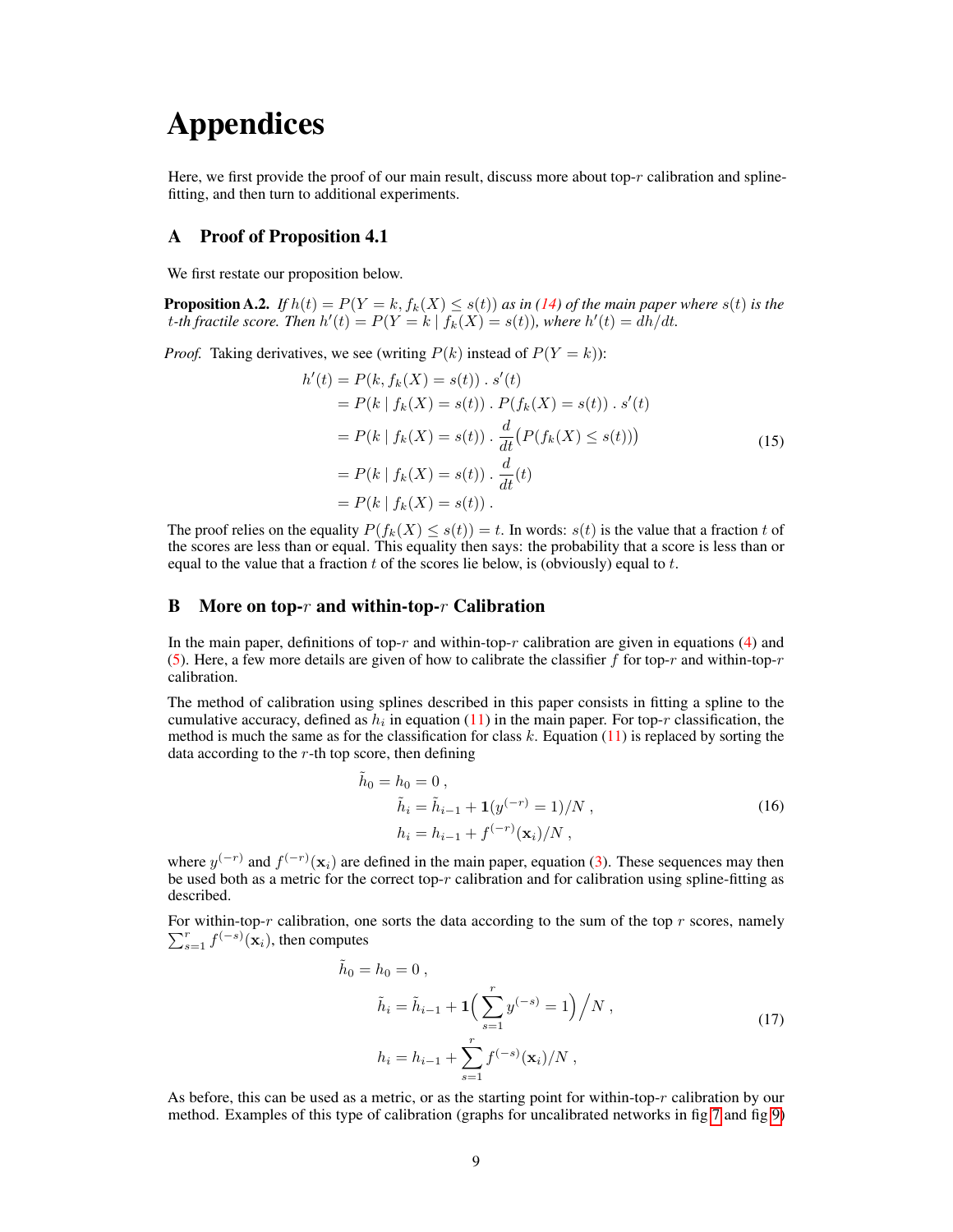is given in the graphs provided in fig [8](#page-13-1) and fig [10](#page-14-0) for within-top-2 predictions and within-top-3 predictions respectively.

It is notable that if a classifier is calibrated in the sense of equation (1) in the main paper (also called multi-class-calibrated), then it is also calibrated for top- $r$  and within-top- $r$  classification.

## C Least Square Spline Fitting

Least-square fitting using cubic splines is a known technique. However, details are given here for the convenience of the reader. Our primary reference is [\[14\]](#page-16-5), which we adapt to least-squares fitting. We consider the case where the knot-points are evenly spaced.

We change notation from that used in the main paper by denoting points by  $(x, y)$  instead of  $(u, v)$ . Thus, given knot points  $(\hat{x}_i, \hat{y}_i)_{k=1}^K$  one is required to fit some points  $(x_i, y_i)_{i=1}^N$ . Given a point x, the corresponding spline value is given by  $y = \mathbf{a}(x)^\top M \hat{\mathbf{y}}$ , where  $\hat{\mathbf{y}}$  is the vector of values  $\hat{y}_i$ . The form of the vector  $\mathbf{a}(x)$  and the matrix M are given in the following.

The form of the matrix M is derived from equation (25) in [\[14\]](#page-16-5). Define the matrices

$$
\mathtt{A} = \left[\begin{array}{ccccc} 4 & 1 & & & & \\ 1 & 4 & 1 & & & \\ & & 1 & 4 & 1 & & \\ & & & & \ddots & & \\ & & & & 1 & 4 & 1 \\ & & & & & 1 & 4 \end{array}\right] \ ; \ \mathtt{B} = \frac{6}{h^2} \left[\begin{array}{ccccc} 1 & -2 & 1 & & & \\ & 1 & -2 & 1 & & \\ & & \ddots & & \\ & & & \ddots & & \\ & & & & 1 & -2 & 1 \end{array}\right] \ ,
$$

where h is the distance between the knot points. These matrices are of dimensions  $K - 2 \times K - 2$ and  $K - 2 \times K$  respectively. Finally, let M be the matrix

$$
\mathtt{M} = \left[ \begin{array}{c} \mathbf{0}_K{}^{\top} \\ \mathtt{A}^{-1} \mathtt{B} \\ \mathbf{0}_K{}^{\top} \\ \mathtt{I}_{K \times K} \end{array} \right] \; .
$$

Here,  $\mathbf{0}_K$  is a vector of zeros of length K, and  $\mathbf{I}_{K \times K}$  is the identity matrix. The matrix M has dimension  $2K \times K$ .

Next, let the point x lie between the knots j and  $j + 1$  and let  $u = x - \hat{x}_j$ . Then define the vector  $\mathbf{v} = \mathbf{a}(x)$  by values

$$
v_j = -u^3/(6h) + u^2/2 - hu/3,
$$
  
\n
$$
v_{j+1} = u^3/(6h) - hu/6,
$$
  
\n
$$
v_{j+K} = -u/h + 1,
$$
  
\n
$$
v_{j+1+K} = u/h,
$$

with other entries equal to 0.

Then the value of the spline is given by

$$
y = \mathbf{a}(x)^{\top} \mathbf{M} \hat{\mathbf{y}} \ ,
$$

as required. This allows us to fit the spline (varying the values of  $\hat{\mathbf{y}}$ ) to points  $(x_i, y_i)$  by least-squares fit, as described in the main paper.

The above description is for so-called *natural* (linear-runout) splines. For quadratic-runout or cubicrunout splines the only difference is that the first and last rows of matrix A are changed – see [\[14\]](#page-16-5) for details.

As described in the main paper, it is also possible to add linear constraints to this least-squares problem, such as constraints on derivatives of the spline. This results in a linearly-constrained quadratic programming problem.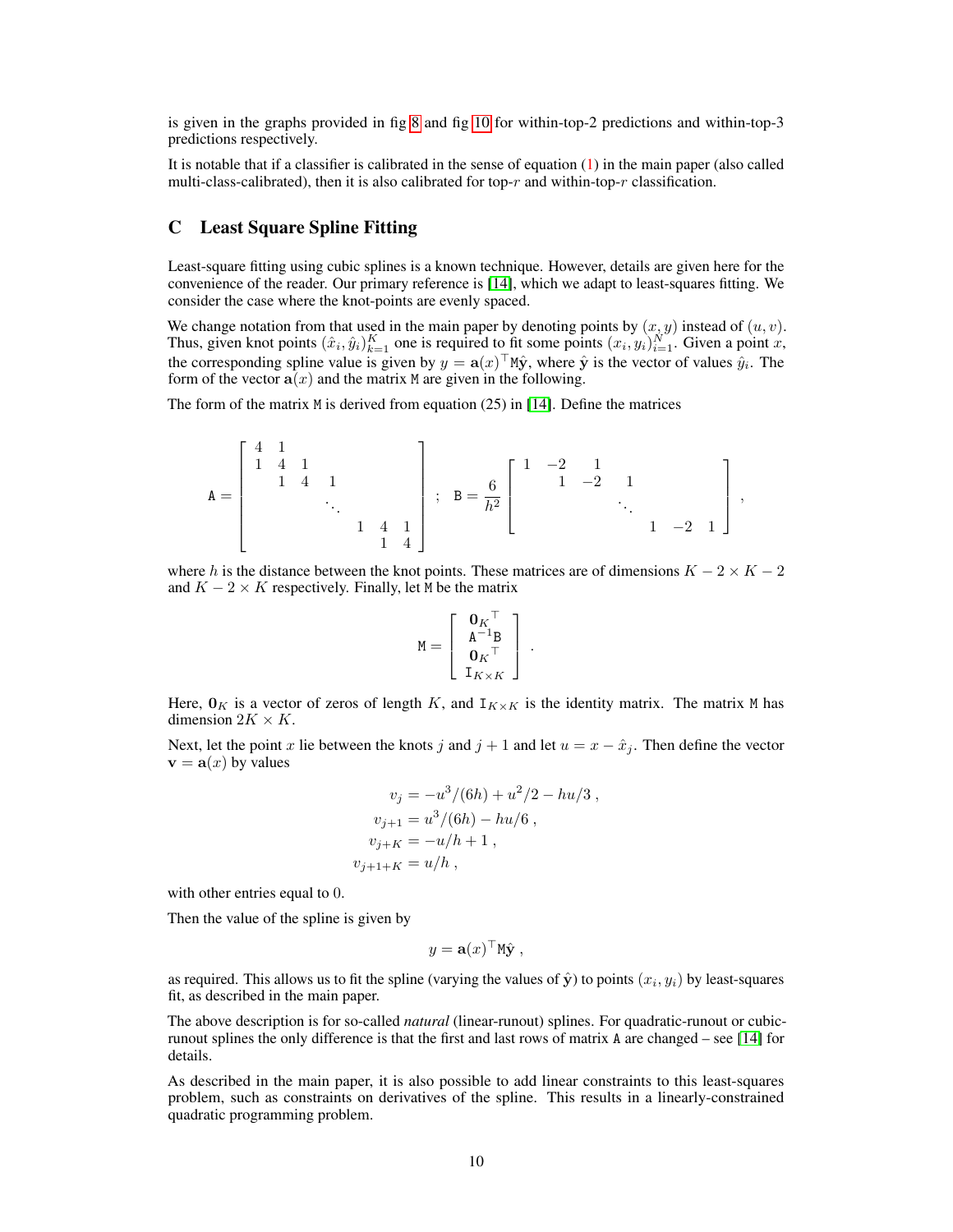| Dataset     | <b>Image Size</b> | # class | Calibration set | Test set |
|-------------|-------------------|---------|-----------------|----------|
| $CIFAR-10$  | $32 \times 32$    | 10      | 5000            | 10000    |
| $CIFAR-100$ | $32 \times 32$    | 100     | 5000            | 10000    |
| <b>SVHN</b> | $32 \times 32$    | 10      | 6000            | 26032    |
| ImageNet    | $224 \times 224$  | 1000    | 25000           | 25000    |

<span id="page-10-0"></span>Table 3: *Dataset splits used for all the calibration experiments. Note, "calibration" set is used for spline fitting in our method and calibration for the baseline methods and then different methods are evaluated on "test" set.*

| <b>Dataset</b> | Model           | Uncalibrated | Temp. Scaling | Vector Scaling | <b>MS-ODIR</b> | Dir-ODIR | <b>Ours</b> (Spline) |
|----------------|-----------------|--------------|---------------|----------------|----------------|----------|----------------------|
| $CIFAR-10$     | Resnet-110      | 1.805        | 0.097         | 0.176          | 0.140          | 0.195    | 0.277                |
|                | $Resnet-110-SD$ | 1.423        | 0.111         | 0.089          | 0.082          | 0.073    | 0.104                |
|                | DenseNet-40     | 2.256        | 0.435         | 0.409          | 0.395          | 0.348    | 0.571                |
|                | Wide Resnet-32  | 1.812        | 0.145         | 0.105          | 0.124          | 0.139    | 0.537                |
|                | Lenet-5         | 3.545        | 0.832         | 0.831          | 0.631          | 0.804    | 0.670                |
|                | Resnet-110      | 14.270       | 0.885         | 0.649          | 1.425          | 1.190    | 0.503                |
|                | $Resnet-110-SD$ | 12.404       | 0.762         | 1.311          | 2.120          | 1.588    | 0.684                |
| $CIFAR-100$    | DenseNet-40     | 15.901       | 0.437         | 0.368          | 2.205          | 0.518    | 0.724                |
|                | Wide Resnet-32  | 14.078       | 0.414         | 0.548          | 1.915          | 1.099    | 1.017                |
|                | Lenet-5         | 14.713       | 0.787         | 1.249          | 0.643          | 2.682    | 0.518                |
| ImageNet       | Densenet-161    | 4.266        | 1.051         | 0.868          | 3.372          | 2.536    | 0.408                |
|                | Resnet-152      | 4.851        | 1.167         | 0.776          | 4.093          | 2.839    | 0.247                |
| <b>SVHN</b>    | $Resnet-152-SD$ | 0.485        | 0.388         | 0.410          | 0.407          | 0.388    | 0.158                |

<span id="page-10-1"></span>Table 4: Within-top-2 predictions. *KS Error (in %) within-top-2 prediction (with lowest in bold and second lowest underlined) on various image classification datasets and models with different calibration methods. Note, for this experiment we use 14 knots for spline fitting.*

## D Additional Experiments

We first provide the experimental setup for different datasets in Table [3.](#page-10-0) Note, the calibration set is used for spline fitting in our method and then final evaluation is based on an unseen test set.

We also provide comparisons of our method against baseline methods for within-top-2 predictions (equation 5 of the main paper) in Table [4](#page-10-1) using KS error. Our method achieves comparable or better results for within-top-2 predictions. It should be noted that the scores for top-3  $(f^{(-3)}(x))$  or even top-4, top-5, etc., are very close to zero for majority of the samples (due to overconfidence of top-1 predictions). Therefore the calibration error for top-r with  $r > 2$  predictions are very close to zero and comparing different methods with respect to it is of little value. Furthermore, for visual illustration, we provide calibration graphs of top-2 predictions in fig [3](#page-10-2) and fig [4](#page-11-0) for uncalibrated and



<span id="page-10-2"></span>Figure 3: Top-2 predictions, Uncalibrated. *Calibration graphs for an uncalibrated DenseNet-40 [\[6\]](#page-15-5) trained on CIFAR-10 for top-2 class with a KS error of* 3.343*% on the test set. Here (a) shows the plot of cumulative score and probability versus the fractile of the test set, (b) shows the same information with the horizontal axis warped so that the cumulative-score graph is a straight line. This is created as scatter plots of cumulative (score, score): blue and (score, probability): orange. If the network is perfectly calibrated, the probability line will be a straight line coincident with the (score, score) line. This shows that the network is substantially overestimating (score) the probability of the computation. (c) and (d) show plots of (non-cumulative) score and probability plotted against fractile, or score. How these plots are produced is described in Section 4 of main paper.*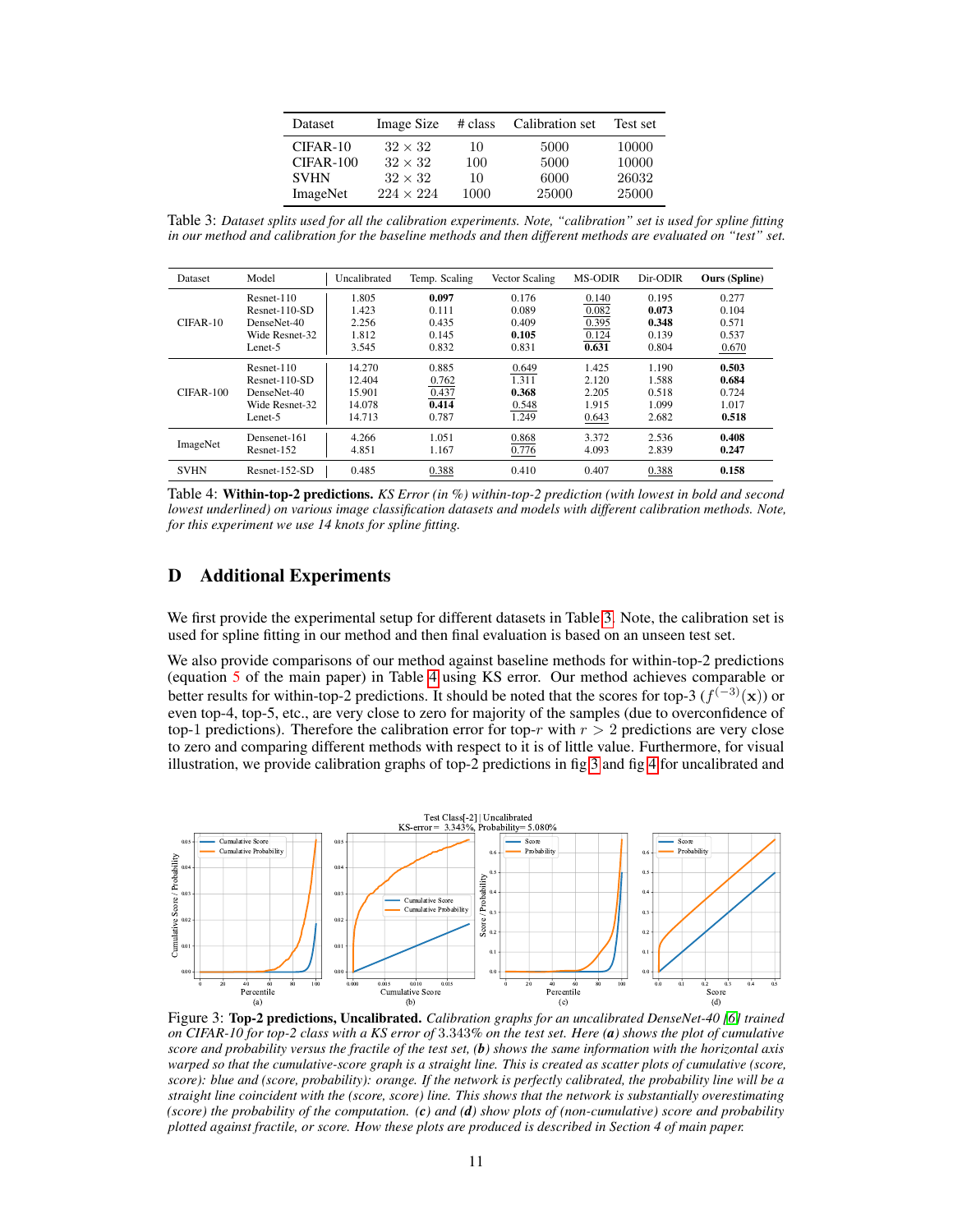

<span id="page-11-0"></span>Figure 4: Top-2 predictions, Calibrated. *The result of the spline calibration method, on the example given in fig* [3](#page-10-2) *for top-2 calibration. A recalibration function*  $\gamma : \mathbb{R} \to \mathbb{R}$  *is used to adjust the scores, replacing*  $f_k(\mathbf{x})$ *with*  $\gamma(f_k(\mathbf{x}))$  *(see Section 4 of main paper). As is seen, the network is now almost perfectly calibrated when tested on the "calibration" set (top row) used to calibrate it. In bottom row, the recalibration function is tested on a further set "test". It is seen that the result is not perfect, but much better than the original results in fig [3d](#page-10-2).*



<span id="page-11-1"></span>Figure 5: Top-3 predictions, Uncalibrated. *Calibration graphs for an uncalibrated DenseNet-40 trained on CIFAR-10 for top-3 class with a KS error of* 1.277*% on the test set. Here (a) shows the plot of cumulative score and probability versus the fractile of the test set, (b) shows the same information with the horizontal axis warped so that the cumulative-score graph is a straight line. (c) and (d) show plots of (non-cumulative) score and probability plotted against fractile, or score.*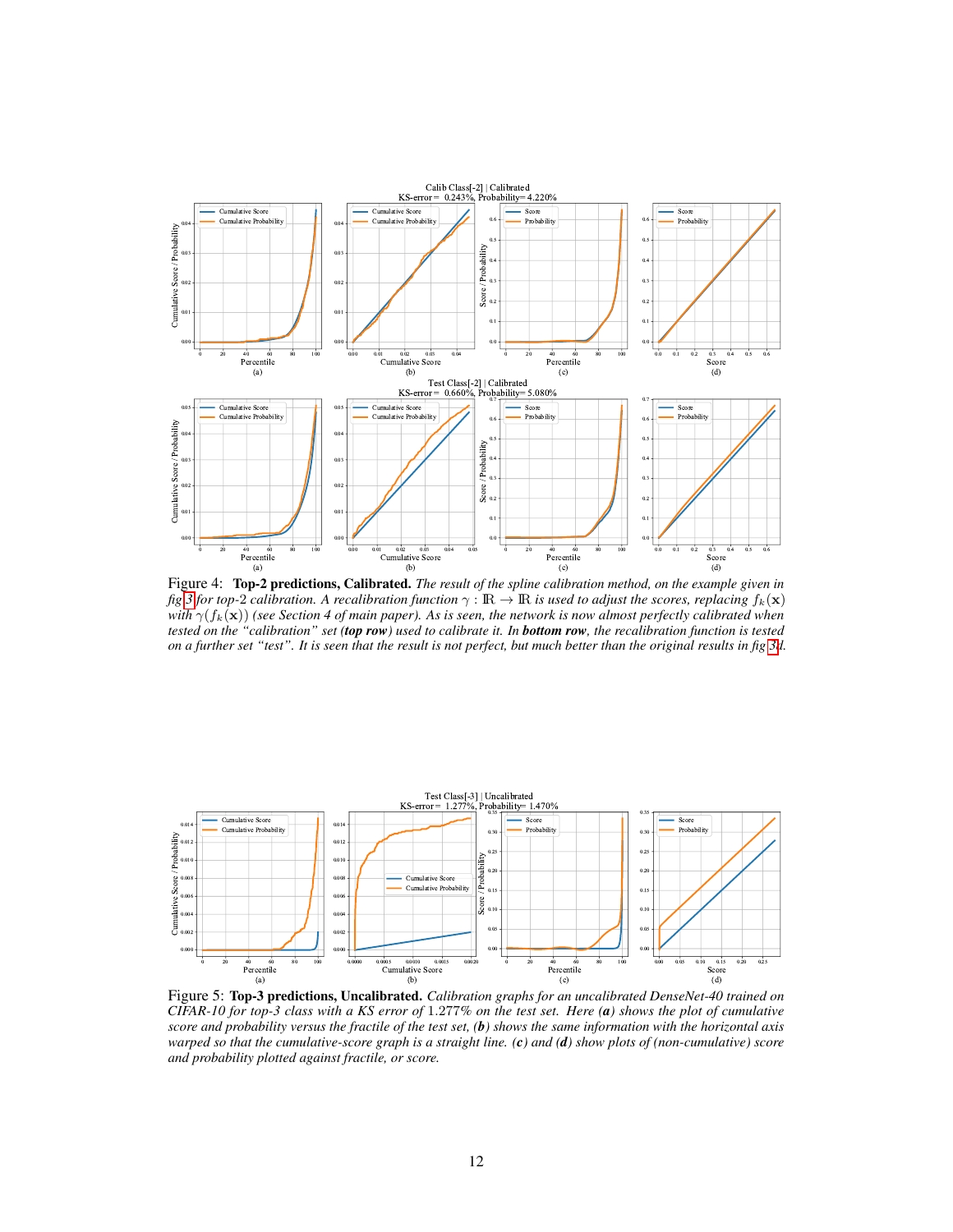

Figure 6: Top-3 predictions, Calibrated. *The result of the spline calibration method, on the example given in fig* [5](#page-11-1) *for top-3 calibration. A recalibration function*  $\gamma : \mathbb{R} \to \mathbb{R}$  *is used to adjust the scores, replacing*  $f_k(\mathbf{x})$ *with*  $\gamma(f_k(\mathbf{x}))$ *. As is seen, the network is now almost perfectly calibrated when tested on the "calibration" set (top row) used to calibrate it. In bottom row, the recalibration function is tested on a further set "test". It is seen that the result is not perfect, but much better than the original results in fig [5d](#page-11-1).*



<span id="page-12-0"></span>Figure 7: Within-top-2 predictions, Uncalibrated. *Calibration graphs for an uncalibrated DenseNet-40 trained on CIFAR-10 for within-top-2 predictions with a KS error of* 2.256*% on the test set. Here (a) shows the plot of cumulative score and probability versus the fractile of the test set, (b) shows the same information with the horizontal axis warped so that the cumulative-score graph is a straight line. (c) and (d) show plots of (non-cumulative) score and probability plotted against fractile, or score.*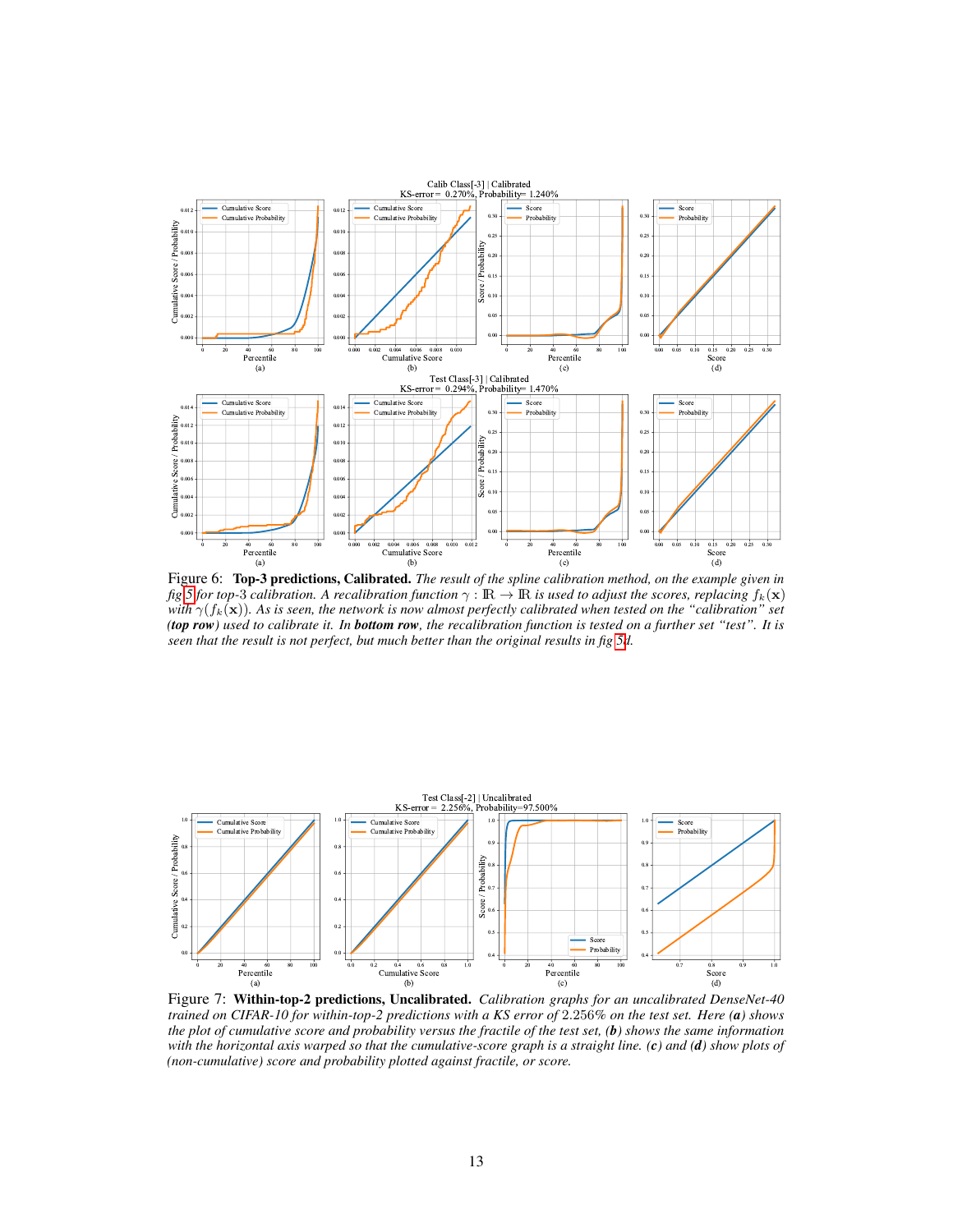

<span id="page-13-1"></span>Figure 8: Within-top-2 predictions, Calibrated. *The result of the spline calibration method, on the example given in fig 7 for within-top-2 calibration. A recalibration function*  $\gamma : \mathbb{R} \to \mathbb{R}$  *is used to adjust the scores, replacing*  $f_k(\mathbf{x})$  *with*  $\gamma(f_k(\mathbf{x}))$ *. As is seen, the network is now almost perfectly calibrated when tested on the "calibration" set (top row) used to calibrate it. In bottom row, the recalibration function is tested on a further set "test". It is seen that the result is not perfect, but much better than the original results in fig [7d](#page-12-0).*



<span id="page-13-0"></span>Figure 9: Within-top-3 predictions, Uncalibrated. *Calibration graphs for an uncalibrated DenseNet-40 trained on CIFAR-10 for within-top-3 predictions with a KS error of* 0.983*% on the test set. Here (a) shows the plot of cumulative score and probability versus the fractile of the test set, (b) shows the same information with the horizontal axis warped so that the cumulative-score graph is a straight line. (c) and (d) show plots of (non-cumulative) score and probability plotted against fractile, or score.*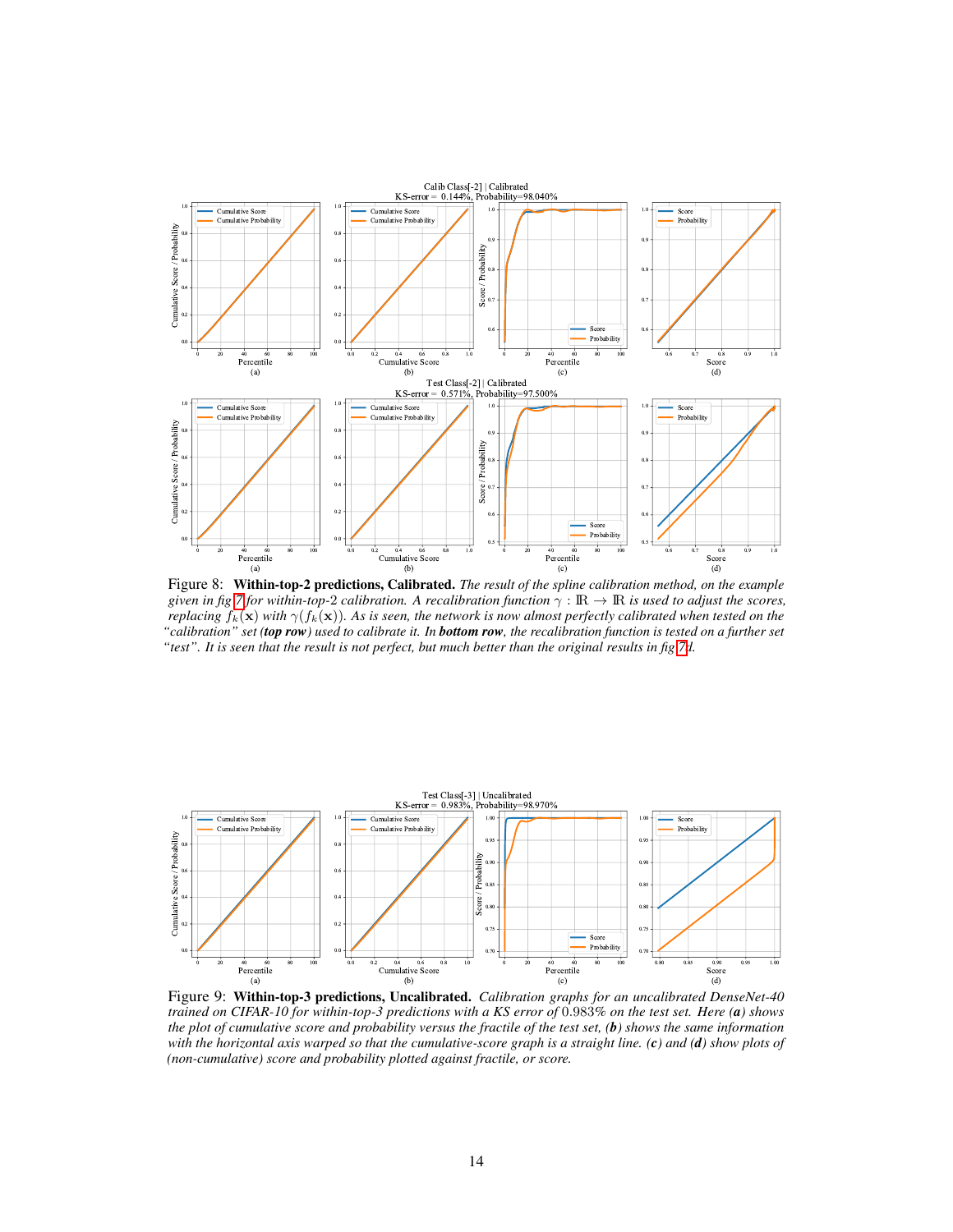

<span id="page-14-0"></span>Figure 10: Within-top-3 predictions, Calibrated. *The result of the spline calibration method, on the example given in fig* [9](#page-13-0) *for within-top-3 calibration. A recalibration function*  $\gamma : \mathbb{R} \to \mathbb{R}$  *is used to adjust the scores, replacing*  $f_k(\mathbf{x})$  *with*  $\gamma(f_k(\mathbf{x}))$ *. As is seen, the network is now almost perfectly calibrated when tested on the "calibration" set (top row) used to calibrate it. In bottom row, the recalibration function is tested on a further set "test". It is seen that the result is not perfect, but much better than the original results in fig [9d](#page-13-0).*

| Dataset     | Model           | Uncalibrated | Temp. Scaling | Vector Scaling | <b>MS-ODIR</b> | Dir-ODIR | <b>Ours</b> (Spline) |
|-------------|-----------------|--------------|---------------|----------------|----------------|----------|----------------------|
| CIFAR-10    | $Resnet-110$    | 93.56        | 93.56         | 93.50          | 93.53          | 93.52    | 93.55                |
|             | $Resnet-110-SD$ | 94.04        | 94.04         | 94.04          | 94.18          | 94.20    | 94.05                |
|             | DenseNet-40     | 92.42        | 92.42         | 92.50          | 92.52          | 92.47    | 92.31                |
|             | Wide Resnet-32  | 93.93        | 93.93         | 94.21          | 94.22          | 94.22    | 93.76                |
|             | Lenet-5         | 72.74        | 72.74         | 74.48          | 74.44          | 74.52    | 72.64                |
|             | $Resnet-110$    | 71.48        | 71.48         | 71.58          | 71.55          | 71.62    | 71.50                |
|             | $Resnet-110-SD$ | 72.83        | 72.83         | 73.60          | 73.53          | 73.14    | 72.81                |
| $CIFAR-100$ | DenseNet-40     | 70.00        | 70.00         | 70.13          | 70.40          | 70.24    | 70.17                |
|             | Wide Resnet-32  | 73.82        | 73.82         | 73.87          | 74.05          | 73.99    | 73.74                |
|             | Lenet-5         | 33.59        | 33.59         | 36.42          | 37.58          | 37.52    | 33.55                |
| ImageNet    | Densenet-161    | 77.05        | 77.05         | 76.72          | 77.15          | 77.19    | 77.05                |
|             | Resnet-152      | 76.20        | 76.20         | 75.87          | 76.12          | 76.24    | 76.07                |
| <b>SVHN</b> | $Resnet-152-SD$ | 98.15        | 98.15         | 98.13          | 98.12          | 98.19    | 98.17                |

<span id="page-14-1"></span>Table 5: *Classification (top-1) accuracy (with highest in bold and second highest underlined) post calibration on various image classification datasets and models with different calibration methods. Note, only a negligible change in accuracy is observed in our method compared to the uncalibrated networks.*

calibrated network respectively. Similar graphs for top-3, within-top-2, and within-top-3 predictions are presented in figures  $5 - 10$ .

We also provide classification accuracy comparisons for different post-hoc calibration methods against our method if we apply calibration for all top-1,  $2, 3, \ldots, K$  predictions for K-class classification problem in Table [5.](#page-14-1) We would like to point out that there is negligible change in accuracy between the calibrated networks (using our method) and the uncalibrated ones.

For the sake of completeness, we present calibration results using the existing calibration metric, Expected Calibration Error (ECE) [\[17\]](#page-16-1) in Table [6.](#page-15-12) We would like to reiterate the fact that ECE metric is highly dependent on the chosen number of bins and thus does not really reflect true calibration performance.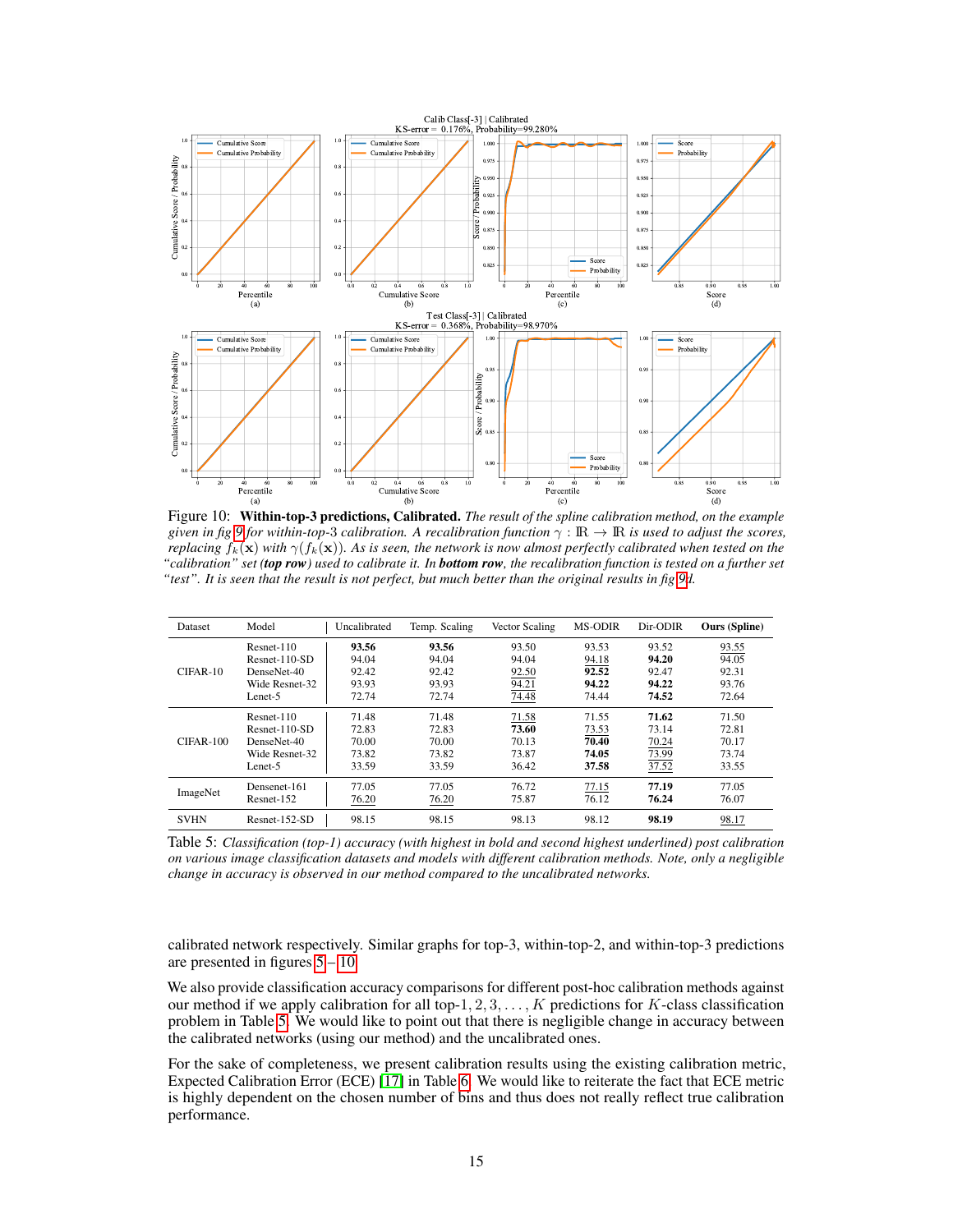| <b>Dataset</b> | Model           | Uncalibrated | Temp. Scaling | Vector Scaling | <b>MS-ODIR</b> | Dir-ODIR | <b>Ours</b> (Spline) |
|----------------|-----------------|--------------|---------------|----------------|----------------|----------|----------------------|
|                | Resnet-110      | 4.750        | 1.224         | 1.092          | 1.276          | 1.240    | 1.011                |
|                | $Resnet-110-SD$ | 4.135        | 0.777         | 0.752          | 0.684          | 0.859    | 0.992                |
| $CIFAR-10$     | DenseNet-40     | 5.507        | 1.006         | 1.207          | 1.250          | 1.268    | 1.389                |
|                | Wide Resnet-32  | 4.512        | 0.905         | 0.852          | 0.941          | 0.965    | 1.003                |
|                | Lenet-5         | 5.188        | 1.999         | 1.462          | 1.504          | 1.300    | 1.333                |
|                | Resnet-110      | 18.480       | 2.428         | 2.722          | 3.011          | 2.806    | 1.868                |
|                | $Resnet-110-SD$ | 15.861       | 1.335         | 2.067          | 2.277          | 2.046    | 1.766                |
| $CIFAR-100$    | DenseNet-40     | 21.159       | 1.255         | 1.598          | 2.855          | 1.410    | 2.114                |
|                | Wide Resnet-32  | 18.784       | 1.667         | 1.785          | 2.870          | 2.128    | 1.672                |
|                | Lenet-5         | 12.117       | 1.535         | 1.350          | 1.696          | 2.159    | 1.029                |
| ImageNet       | Densenet-161    | 5.720        | 2.059         | 2.637          | 4.337          | 3.989    | 0.798                |
|                | Resnet-152      | 6.545        | 2.166         | 2.641          | 5.377          | 4.556    | 0.913                |
| <b>SVHN</b>    | $Resnet-152-SD$ | 0.877        | 0.675         | 0.630          | 0.646          | 0.651    | 0.832                |

<span id="page-15-12"></span>Table 6: *ECE for top-1 predictions (in %) using 25 bins (with lowest in bold and second lowest underlined) on various image classification datasets and models with different calibration methods. Note, for this experiment we use 13 knots for spline fitting.*

#### References

- <span id="page-15-7"></span>[1] Glenn W Brier. Verification of forecasts expressed in terms of probability. *Monthly weather review*, 78(1):1–3, 1950.
- <span id="page-15-10"></span>[2] Jia Deng, Wei Dong, Richard Socher, Li-Jia Li, Kai Li, and Li Fei-Fei. Imagenet: A largescale hierarchical image database. In *2009 IEEE conference on computer vision and pattern recognition*, pages 248–255. Ieee, 2009.
- <span id="page-15-8"></span>[3] Arthur Gretton, Karsten M Borgwardt, Malte J Rasch, Bernhard Schölkopf, and Alexander Smola. A kernel two-sample test. *Journal of Machine Learning Research*, 2012.
- <span id="page-15-0"></span>[4] Chuan Guo, Geoff Pleiss, Yu Sun, and Kilian Q Weinberger. On calibration of modern neural networks. In *Proceedings of the 34th International Conference on Machine Learning-Volume 70*, pages 1321–1330. JMLR. org, 2017.
- <span id="page-15-11"></span>[5] Kaiming He, Xiangyu Zhang, Shaoqing Ren, and Jian Sun. Deep residual learning for image recognition. In *Proceedings of the IEEE conference on computer vision and pattern recognition*, pages 770–778, 2016.
- <span id="page-15-5"></span>[6] Gao Huang, Zhuang Liu, Laurens Van Der Maaten, and Kilian Q Weinberger. Densely connected convolutional networks. In *Proceedings of the IEEE conference on computer vision and pattern recognition*, pages 4700–4708, 2017.
- <span id="page-15-4"></span>[7] A Kolmogorov. Sulla determinazione empírica di uma legge di distribuzione. 1933.
- <span id="page-15-9"></span>[8] Alex Krizhevsky et al. Learning multiple layers of features from tiny images. 2009.
- <span id="page-15-1"></span>[9] Meelis Kull, Miquel Perello Nieto, Markus Kängsepp, Telmo Silva Filho, Hao Song, and Peter Flach. Beyond temperature scaling: Obtaining well-calibrated multi-class probabilities with dirichlet calibration. In *Advances in Neural Information Processing Systems*, pages 12295–12305, 2019.
- <span id="page-15-6"></span>[10] Meelis Kull, Telmo Silva Filho, and Peter Flach. Beta calibration: a well-founded and easily implemented improvement on logistic calibration for binary classifiers. In *Artificial Intelligence and Statistics*, pages 623–631, 2017.
- <span id="page-15-2"></span>[11] Ananya Kumar, Percy S Liang, and Tengyu Ma. Verified uncertainty calibration. In *Advances in Neural Information Processing Systems*, pages 3787–3798, 2019.
- <span id="page-15-3"></span>[12] Aviral Kumar, Sunita Sarawagi, and Ujjwal Jain. Trainable calibration measures for neural networks from kernel mean embeddings. In *International Conference on Machine Learning*, pages 2805–2814, 2018.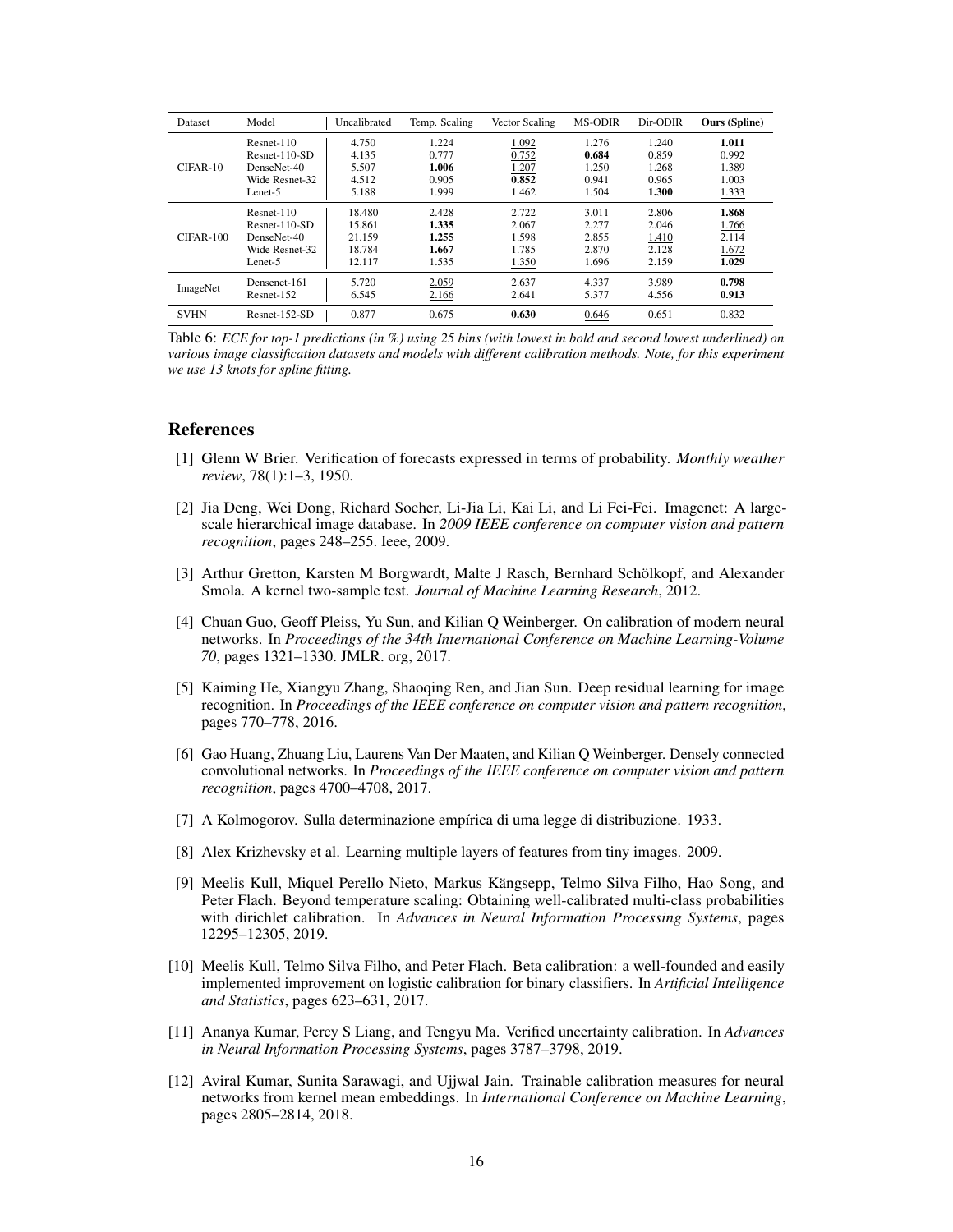- <span id="page-16-17"></span>[13] Yann LeCun, Léon Bottou, Yoshua Bengio, and Patrick Haffner. Gradient-based learning applied to document recognition. *Proceedings of the IEEE*, 86(11):2278–2324, 1998.
- <span id="page-16-5"></span>[14] Sky McKinley and Megan Levine. Cubic spline interpolation. *College of the Redwoods*, 1998.
- <span id="page-16-6"></span>[15] Jishnu Mukhoti, Viveka Kulharia, Amartya Sanyal, Stuart Golodetz, Philip HS Torr, and Puneet K Dokania. Calibrating deep neural networks using focal loss. *arXiv preprint arXiv:2002.09437*, 2020.
- <span id="page-16-0"></span>[16] Rafael Müller, Simon Kornblith, and Geoffrey E Hinton. When does label smoothing help? In *Advances in Neural Information Processing Systems*, pages 4696–4705, 2019.
- <span id="page-16-1"></span>[17] Mahdi Pakdaman Naeini, Gregory Cooper, and Milos Hauskrecht. Obtaining well calibrated probabilities using bayesian binning. In *Twenty-Ninth AAAI Conference on Artificial Intelligence*, 2015.
- <span id="page-16-16"></span>[18] Yuval Netzer, Tao Wang, Adam Coates, Alessandro Bissacco, Bo Wu, and Andrew Y Ng. Reading digits in natural images with unsupervised feature learning. 2011.
- <span id="page-16-4"></span>[19] Alexandru Niculescu-Mizil and Rich Caruana. Predicting good probabilities with supervised learning. In *Proceedings of the 22nd international conference on Machine learning*, 2005.
- <span id="page-16-2"></span>[20] Jeremy Nixon, Michael W Dusenberry, Linchuan Zhang, Ghassen Jerfel, and Dustin Tran. Measuring calibration in deep learning. In *Proceedings of the IEEE Conference on Computer Vision and Pattern Recognition Workshops*, pages 38–41, 2019.
- <span id="page-16-9"></span>[21] Gabriel Pereyra, George Tucker, Jan Chorowski, Łukasz Kaiser, and Geoffrey Hinton. Regularizing neural networks by penalizing confident output distributions. *arXiv preprint arXiv:1701.06548*, 2017.
- <span id="page-16-12"></span>[22] John Platt et al. Probabilistic outputs for support vector machines and comparisons to regularized likelihood methods. *Advances in large margin classifiers*, 10(3):61–74, 1999.
- <span id="page-16-8"></span>[23] Seonguk Seo, Paul Hongsuck Seo, and Bohyung Han. Learning for single-shot confidence calibration in deep neural networks through stochastic inferences. In *Proceedings of the IEEE Conference on Computer Vision and Pattern Recognition*, pages 9030–9038, 2019.
- <span id="page-16-3"></span>[24] Nikolai Smirnov. On the estimation of the discrepancy between empirical curves of distribution for two independent samples. 1939.
- <span id="page-16-10"></span>[25] Sunil Thulasidasan, Gopinath Chennupati, Jeff A Bilmes, Tanmoy Bhattacharya, and Sarah Michalak. On mixup training: Improved calibration and predictive uncertainty for deep neural networks. In *Advances in Neural Information Processing Systems*, pages 13888–13899, 2019.
- <span id="page-16-14"></span>[26] Juozas Vaicenavicius, David Widmann, Carl Andersson, Fredrik Lindsten, Jacob Roll, and Thomas B Schön. Evaluating model calibration in classification. *AISTATS*, 2019.
- <span id="page-16-15"></span>[27] David Widmann, Fredrik Lindsten, and Dave Zachariah. Calibration tests in multi-class classification: A unifying framework. In *Advances in Neural Information Processing Systems*, pages 12236–12246, 2019.
- <span id="page-16-11"></span>[28] Sangdoo Yun, Dongyoon Han, Seong Joon Oh, Sanghyuk Chun, Junsuk Choe, and Youngjoon Yoo. Cutmix: Regularization strategy to train strong classifiers with localizable features. In *Proceedings of the IEEE International Conference on Computer Vision*, pages 6023–6032, 2019.
- <span id="page-16-13"></span>[29] Bianca Zadrozny and Charles Elkan. Obtaining calibrated probability estimates from decision trees and naive bayesian classifiers. In *Icml*, volume 1, pages 609–616. Citeseer, 2001.
- <span id="page-16-7"></span>[30] Bianca Zadrozny and Charles Elkan. Transforming classifier scores into accurate multiclass probability estimates. In *Proceedings of the eighth ACM SIGKDD international conference on Knowledge discovery and data mining*, pages 694–699, 2002.
- <span id="page-16-18"></span>[31] Sergey Zagoruyko and Nikos Komodakis. Wide residual networks. *arXiv preprint arXiv:1605.07146*, 2016.